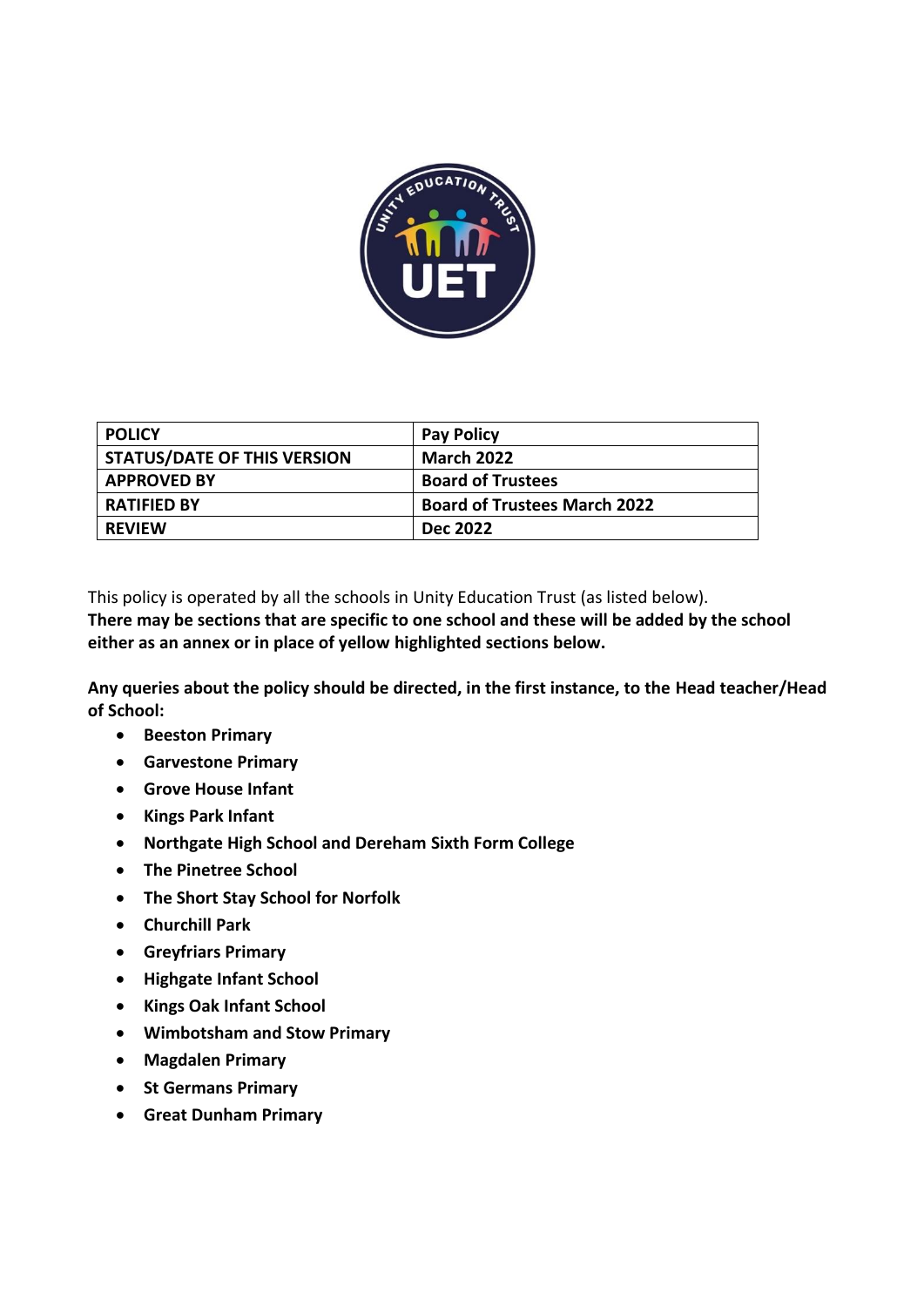

## **Contents**

|     | Introduction                                                              | 3                        |
|-----|---------------------------------------------------------------------------|--------------------------|
| 1.  | Pay differentials                                                         | 3                        |
| 3.  | Salary protection or safeguarding                                         | 3                        |
| 4.  | <b>TUPE Protection</b>                                                    | $\overline{\mathcal{A}}$ |
| 5.  | Pensions                                                                  | 4                        |
| 6.  | <b>Equalities</b>                                                         | $\overline{4}$           |
| 7.  | Delegation of Authority                                                   | $\overline{4}$           |
| 8.  | Appeal against pay decisions                                              | 4                        |
| 9.  | Monitoring                                                                | 5                        |
| 10. | <b>Staffing budget</b>                                                    | 5                        |
| 11. | Relationship with the Trust's improvement and development plans           | 5                        |
| 12. | Access to development opportunities                                       | 5                        |
| 13. | <b>Consultation arrangements</b>                                          | 5                        |
| 14. | Communication arrangements                                                | 5                        |
| 15. | Outline pay framework adopted                                             | $6\phantom{a}$           |
| 16. | Pay reviews for the CEO                                                   | 6                        |
| 17. | Pay reviews for teaching staff                                            | $\overline{7}$           |
| 18. | Pay reviews for associate staff                                           | $\overline{7}$           |
| 19. | Part-time teaching staff                                                  | $\overline{7}$           |
| 20. | Short notice/supply teachers                                              | $\overline{7}$           |
| 21. | Part-time associate staff                                                 | 8                        |
| 22. | Leadership Group pay – for appointments made after or Head teacher groups |                          |
|     | reviewed after 1 September 2014                                           | 8                        |
| 23. | Leading practitioners                                                     | 13                       |
| 24. | Main pay range for qualified teachers                                     | 13                       |
| 25. | Upper pay range                                                           | 14                       |
| 26. | Discretionary allowances and payments                                     | 15                       |
| 27. | Additional payments to teachers                                           | 16                       |
| 28. | Unqualified teachers                                                      | 17                       |
| 29. | Pay increases (pay award) arising from changes to the STPCD               | 17                       |
| 30. | Support staff                                                             | 18                       |
| 31. | Apprenticeships                                                           | 18                       |
| 32. | <b>Data Protection</b>                                                    | 18                       |
|     | Annex 1 - Pay and performance management appeal procedure                 | 19                       |
|     | Annex 2 - Pay appeal procedure                                            | 21                       |
|     | Annex 3 - ESOPS ! September 2021 G206c                                    | 22                       |
|     | Annex 4 – Upper pay scale – model application process                     | 28                       |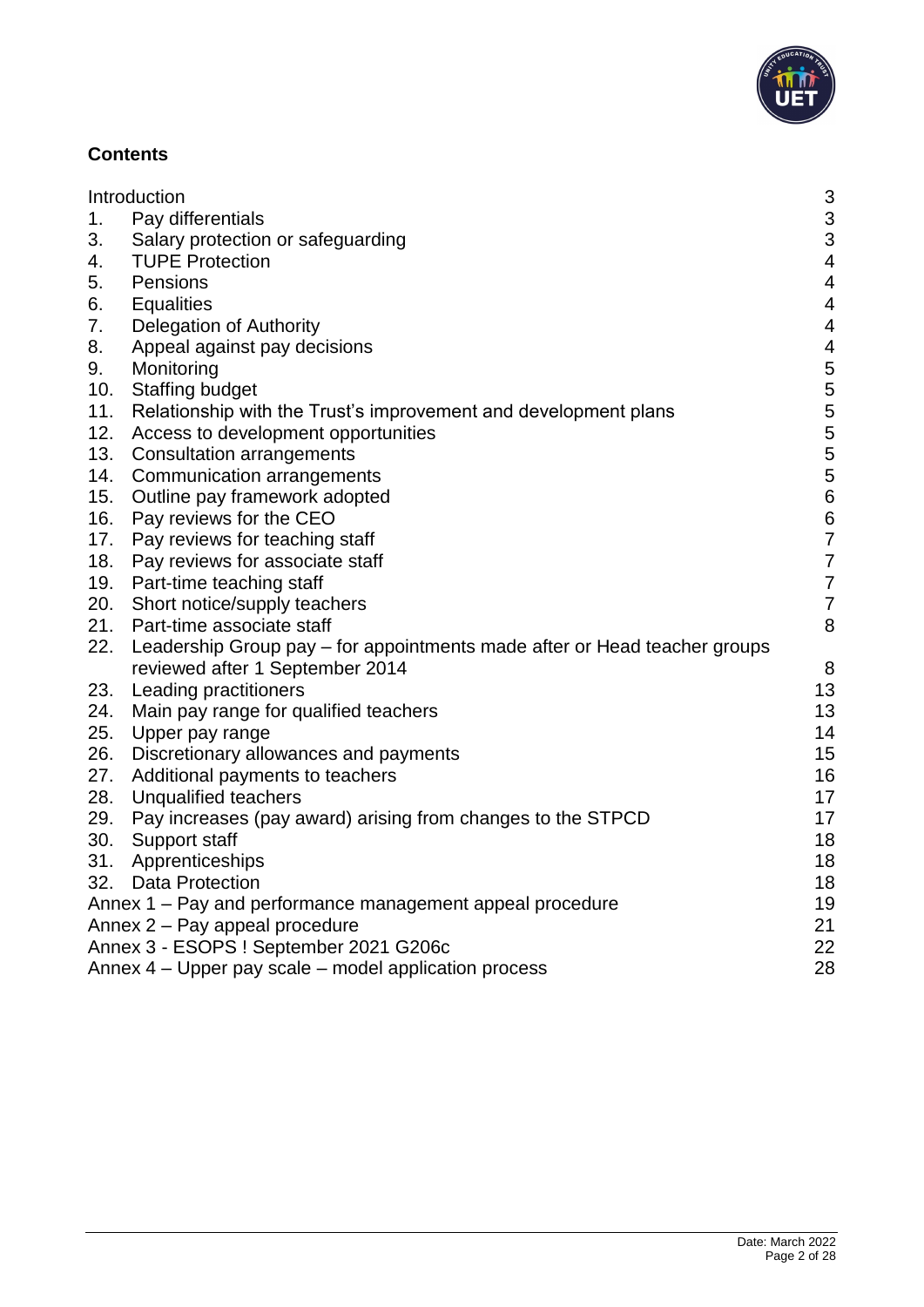

## <span id="page-2-0"></span>**Introduction**

**The Unity Education Trust** recognises that pay is of considerable importance in the management and motivation of staff. Pay will influence relationships and performance at work and, if it is to be a positive force, it is important to secure as much agreement as possible about its aims and to ensure transparency around pay related decision making.

This pay policy was adopted by the Trust on 14 December 2021 and has been consulted on with staff and/or the recognised trade unions.

The policy sets out how the Trust will assess the salary of a new member of staff on appointment and how salaries will be reviewed.

The aim of the policy is to:

- Maximise the quality of teaching and learning across the Trust's academies
- Support the recruitment and retention of a high-quality workforce
- Enable the Trust to recognise and reward staff appropriately for their contribution
- Help ensure that decisions on pay are managed in a fair, just and transparent way.

### <span id="page-2-1"></span>**1. Pay differentials**

Salaries assessed in accordance with this policy will take into account:

- the nature of the post and level of responsibility
- the qualifications, skills and experience required
- market conditions
- the wider Trust context
- other material differences between posts
- any requirements of the School Teacher's Pay and Conditions Document (STPCD) or, for support staff, relevant job evaluation scheme.

#### **2. Pay structure**

For the purposes of transparency and to deliver a clear framework for the Head teacher and staff to operate within, the Trust Board has adopted the pay structures detailed at Annex 3.

## <span id="page-2-2"></span>**3. Salary protection or safeguarding**

The Trust will ensure that salary protection or safeguarding arrangements are in place in accordance with the provisions of the STPCD or national or local collective agreements as appropriate.

Employees in receipt of salary protection or safeguarding payments will be expected to undertake commensurate work.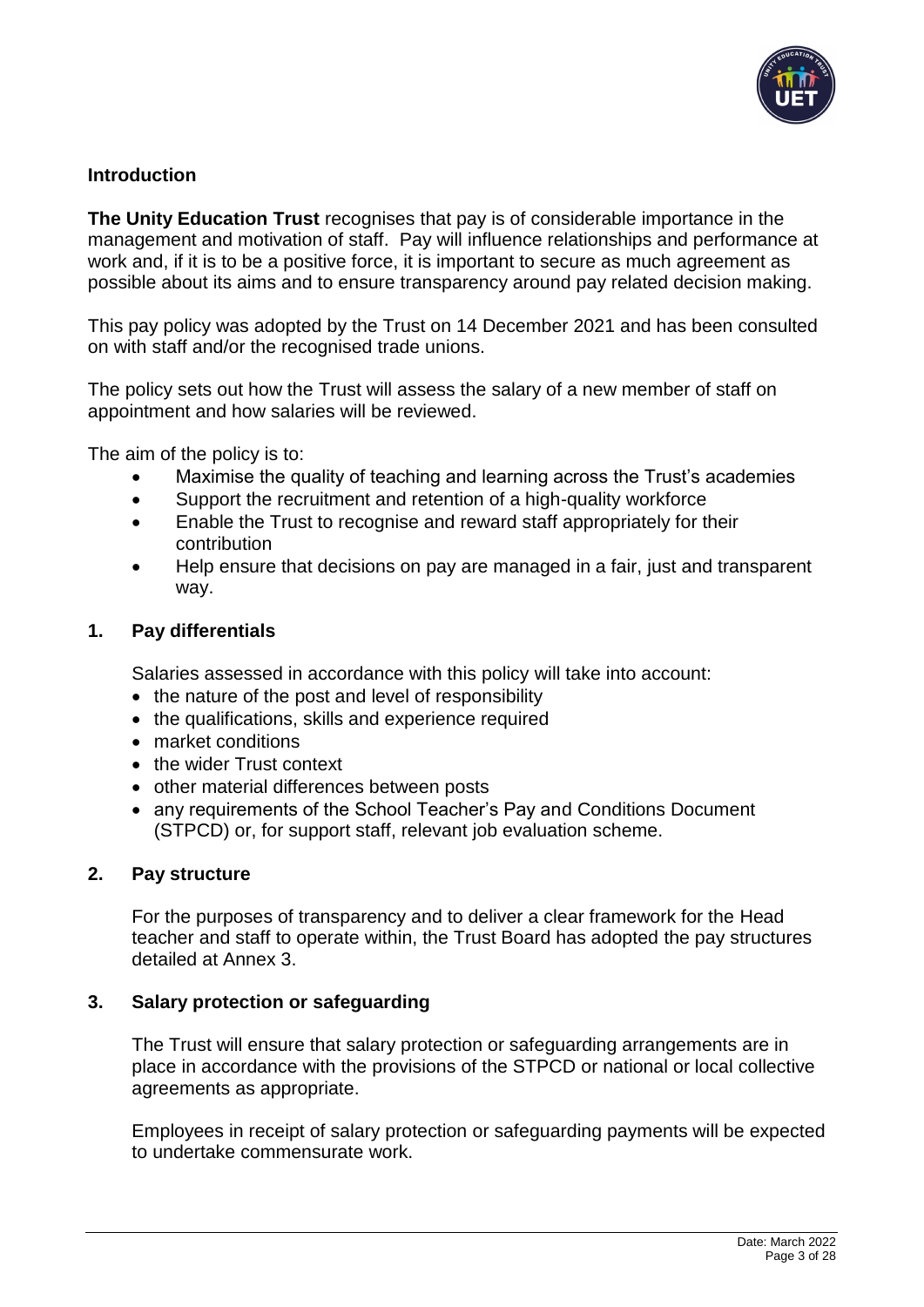

## <span id="page-3-0"></span>**4. TUPE Protection**

This pay policy reflects that pay arrangements adopted by the Trust that will be applied to all staff members. The only exceptions will be for those individuals whose contractual rights are protected by Transfer of Undertakings (Protection of Employment) Regulations [TUPE] and their pay arrangements will be determined by their protected arrangements until such time as those arrangements are lawfully superseded.

### <span id="page-3-1"></span>**5. Pensions**

The Trust will not increase the salary of any employee or use any other pay flexibilities in order to secure an improved pension entitlement on retirement. Such enhancements may be in breach of pension scheme legislation and may represent misuse of public funds. The Trust recognises that in such circumstances, a pension scheme may exercise their powers to use a notional salary for calculation of pension purposes and the DfE may exercise their powers to remove financial delegation.

### <span id="page-3-2"></span>**6. Equalities**

In the implementation of this policy, the Trust recognises its responsibilities to comply with relevant statute including the Equality Act 2010, Equal Pay Act 2010 and a range of employment legislation.

Appropriate consideration will be given as to how the provisions of this pay policy will be applied where staff have been absent for long periods e.g. due to sickness or maternity leave.

It is the intention of the Trust that pay is awarded fairly and equitably.

## <span id="page-3-3"></span>**7. Delegation of Authority**

The Trust Board has overall responsibility for pay matters.

The Board, or a group of Trustees appointed by it, will make decisions relating to the pay of the CEO, Head teachers/Heads of Schools, the Director of Education, The Director of Specialist Provision and the Principal of Specialist Provision and such other posts as the Board may determine from time-to-time.

The CEO has delegated powers to make decisions within the Trust's pay policy for all other posts.

The Trust Board, or a group of Trustees appointed by it, will quality assure the implementation of the policy and for that purpose will have confidential access to the salary details of individual members of staff in accordance with paragraph 14 above.

#### <span id="page-3-4"></span>**8. Appeal against pay decisions**

An employee may appeal against any determination in relation to their pay or any other decision taken that affects pay. Appeal arrangements are outlined at Annex 1.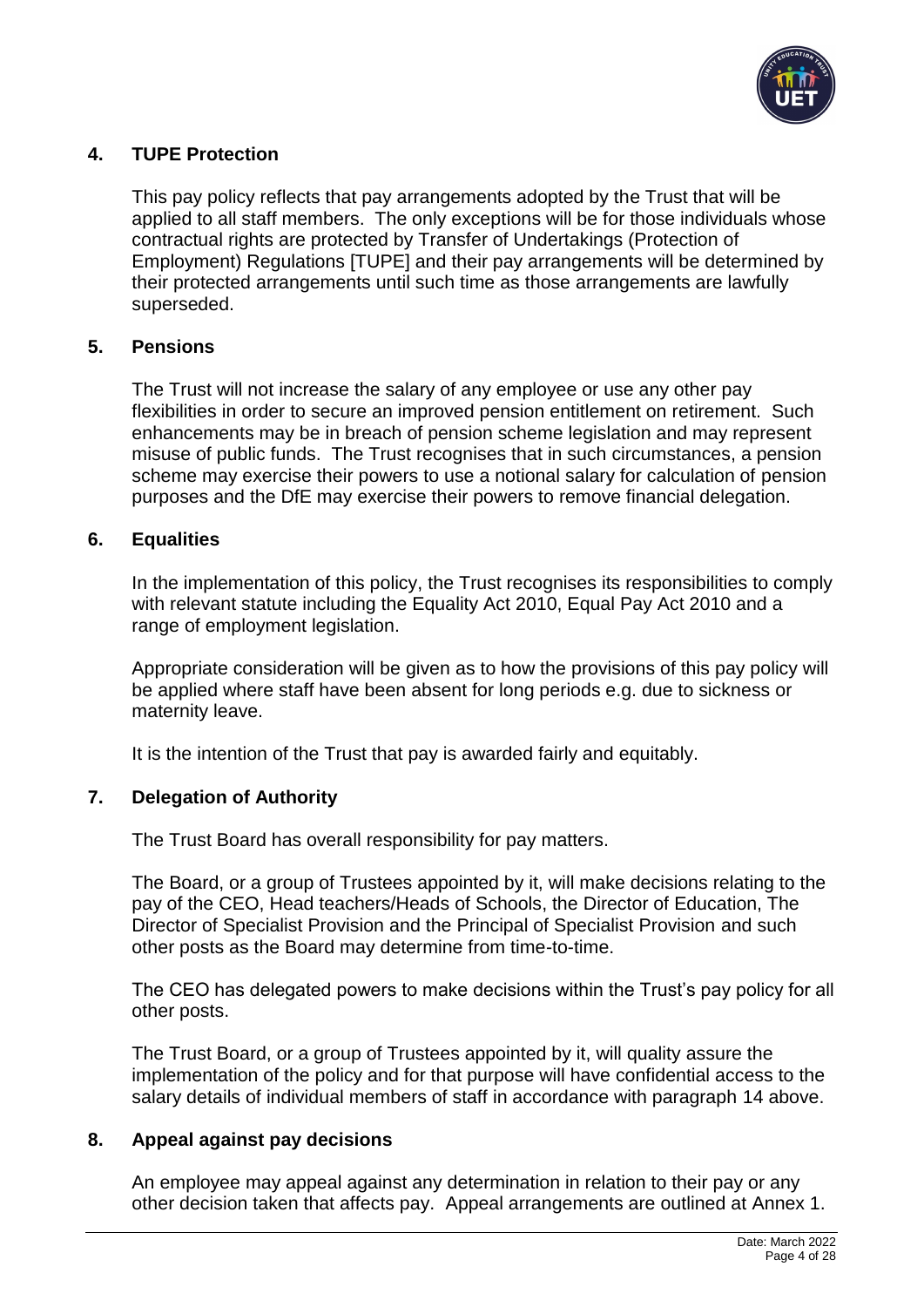

## <span id="page-4-0"></span>**9. Monitoring**

The Trust will monitor the outcomes and impact of this policy on a regular basis to assess its effect and the Trust's continued compliance with equalities legislation.

#### <span id="page-4-1"></span>**10. Staffing budget**

The amount of money allocated to implementing the Trust's pay policy will be determined at the beginning of each financial year through the budget allocation process and will take into account normal pay progression. Any proposal to change the staffing structure at any other time will not be implemented without the prior approval of the Trust as informed by the CEO and relevant committees or equivalent.

## <span id="page-4-2"></span>**11. Relationship with the Trust's improvement and development plans**

The Trust will ensure that any pay related decisions support and reflect the overall objectives identified in its improvement and development plans. Wherever possible, career progression and staff development will be taken into account.

#### <span id="page-4-3"></span>**12. Access to development opportunities**

The Trust believes that access to development opportunities (for example, promotions, additional responsibilities, secondments) should be made available to all staff, whether full or part time, permanent or fixed term, and will advertise their availability internally.

#### <span id="page-4-4"></span>**13. Consultation arrangements**

To ensure that meaningful consultation can take place in establishing and reviewing the Trust's pay policy, the Trust will consider the views of staff and recognised trade unions and professional associations prior to adoption. A copy of this pay policy will be made available to staff.

#### <span id="page-4-5"></span>**14. Communication arrangements**

The Trust is committed to ensuring that all staff are aware of its pay policy and that reasons for pay related decisions are understood. The application of the Trust's pay policy will be undertaken in as open a way as possible. The salary details of individual members of staff, however, shall remain confidential between the employee and their Head of School or Head teacher, the CEO, appropriate Trustees, employees with responsibility for payroll and budgets, and accredited external parties such as HR and payroll providers.

Informing staff in writing of any decisions of the Board is the responsibility of the Chair of the Board in respect to the CEO's pay and the CEO in respect to all other staff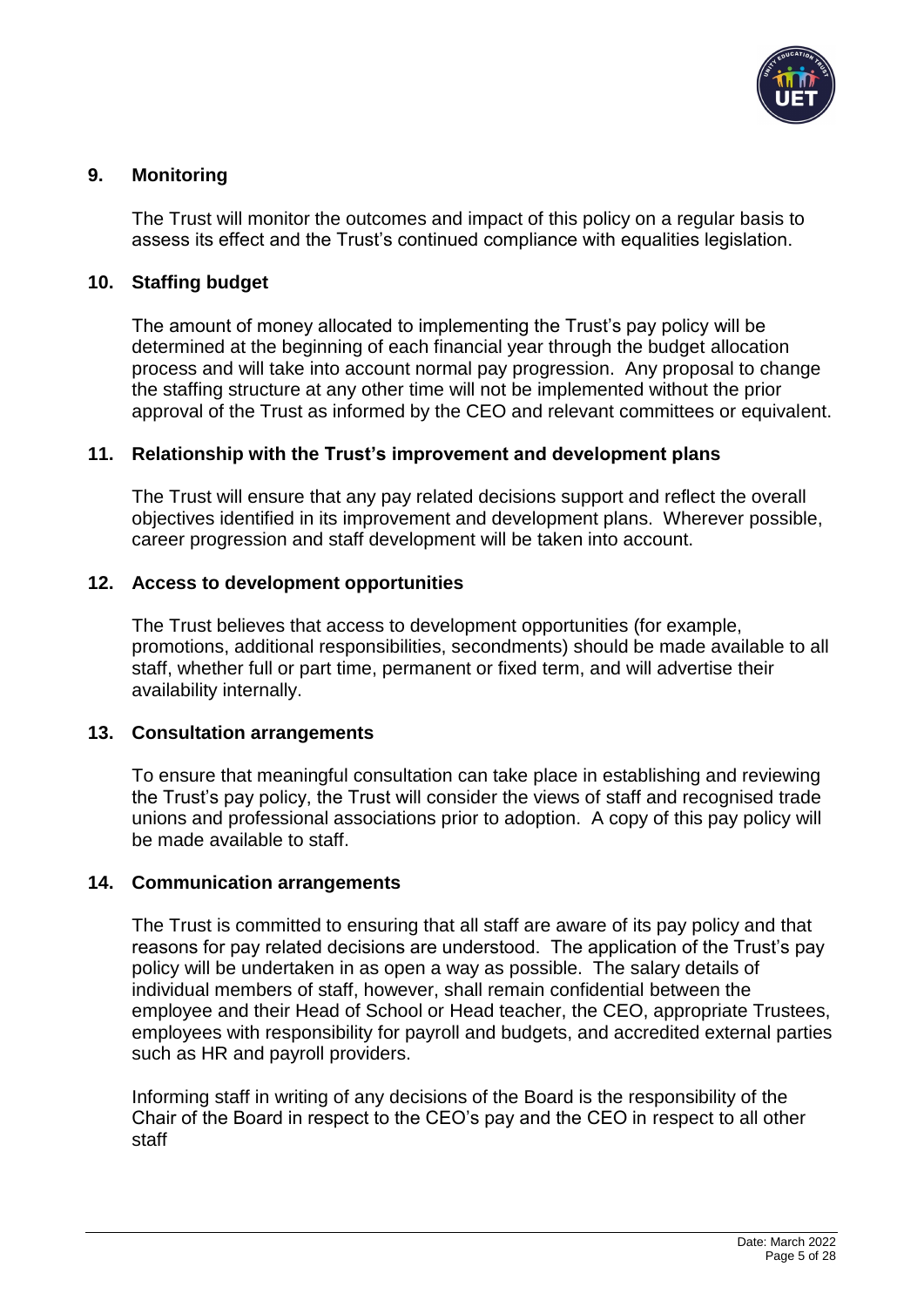

## <span id="page-5-0"></span>**15. Outline pay framework adopted**

#### 15.1 *The Chief Executive Officer and Accounting Officer*

The Trust has determined that pay arrangements for the Chief Executive Officer and Accounting Officer (CEO) will generally be in line with the STPCD but subject to consultations between appointed Trustees and the CEO. The Trust has agreed a personal pay scale for the CEO of 5 points above the maximum of the STPCD Group 8 range.

The Trust will implement mid-year pay reviews for the Executive Team.

#### 15.2 **Teaching staff**

The Trust has determined that the main provisions of the STPCD will be followed for all teaching staff across the Trust as detailed later in this policy. This covers all teachers employed by the Trust including class teachers (with and without additional responsibilities), unqualified teachers and those holding the position of Head of School, Head teacher or Executive Head teacher or other leadership roles. Having said this, for the 2021/22 year, the Trust is operating pay rates different to the STPCD. These are at Annex 3. In light of the fact that there was no national pay award from September 2021 for staff covered by the STPCD, the Board agreed a 1% pay increase for all teaching staff (other than those earning £24,000 FTE annual salary or less where the national £250 award is being applied). This 1% award means the Trust is operating outside the national pay framework for the 2021/22 year. This will be reviewed at the time of any future national pay award but it is the intention that the Trust will fall back in line with national pay rates in September 2022 if the national award at that time is greater than 1%.

This policy does not address every situation covered by the STPCD and the Trust reserves its right as the 'relevant' body to exercise its responsibilities in accordance with other pay and conditions issues not covered by this pay policy.

#### 15.3 **Associate staff**

The Trust has determined that the pay provisions of the National Conditions of Service for Local Government Staff (the Green Book) will be applied to all support staff employed by the Trust as detailed later in this policy. The Trust does reserve the right to determine alternative arrangements for an individual post(s) where it is believed that Green Book provisions are not appropriate in light of specific factors. If a decision is made to use alternative pay arrangements for any individual post(s), this policy will be adjusted accordingly.

#### <span id="page-5-1"></span>**16. Pay reviews for the CEO**

The Trust will review the CEO's salary annually, before the end of the autumn term with any change having effect from 1 September. The CEO will receive a written statement confirming salary level following that review.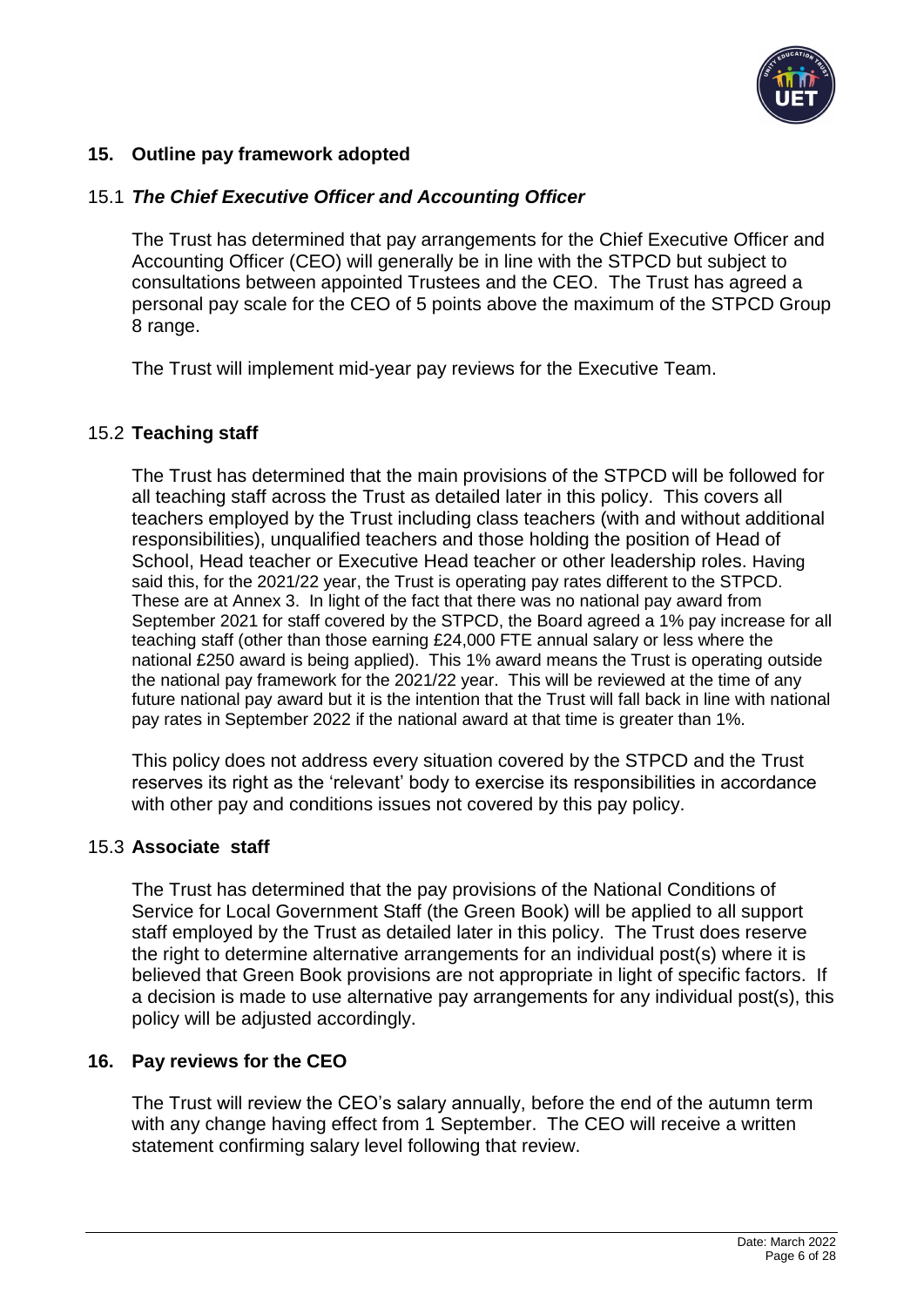

## <span id="page-6-0"></span>**17. Pay reviews for teaching staff**

The Trust will ensure that the salary of all teaching staff (including Heads of School and Head teachers) is reviewed annually. Reviews must be completed no later than the end of the autumn term with any change having retrospective effect from 1 September.

Reviews may take place at other times of the year to reflect changes in circumstances or job description that warrant an adjustment to the pay level attached to a specific post.

All teaching staff will be given a written statement following the annual or any other review, setting out their salary and other financial benefits to which they are entitled, and this should be provided within one month. The content of the written statement will be in line with the requirements of the STPCD.

#### <span id="page-6-1"></span>**18. Pay reviews for associate staff**

The conditions of service for support staff may provide for a number of incremental points within a specified grade. Where this is the case, support staff will progress through the incremental points until they reach the maximum of their grade. Incremental progression will be automatic unless the member of staff is subject to capability procedures, in which case, their annual increment is likely to be withheld. Unity Education Trust determined arrangements for support staff pay include an incremental date of 1 July except when the member of staff does not have six months service by that date or where TUPE protection provides an alternative incrementing date. In these circumstances, the first increment is awarded after six months service.

#### <span id="page-6-2"></span>**19. Part-time teaching staff**

Teachers employed on a contract at the school who work less than a full working week are deemed to be part-time. Specific requirements are included in the STPCD for the determination of pay for part-time teachers. The STPCD states that a parttime teacher should be paid a proportion of a full-time salary including relevant allowances (except TLR3), equivalent to the proportion of time they work against the School's Timetabled Teaching Week (STTW). The STTW refers to the school session hours that are timetabled for teaching, including PPA time and other noncontact time but excluding break times, registration and assemblies.

The Trust requires that the salaries of part-time teachers are calculated in line with the example given in the STPCD (main document and guidance).

#### <span id="page-6-3"></span>**20. Short notice/supply teachers**

Teachers who work on a day-to-day or other short notice basis will be paid in accordance with the requirements of the STPCD.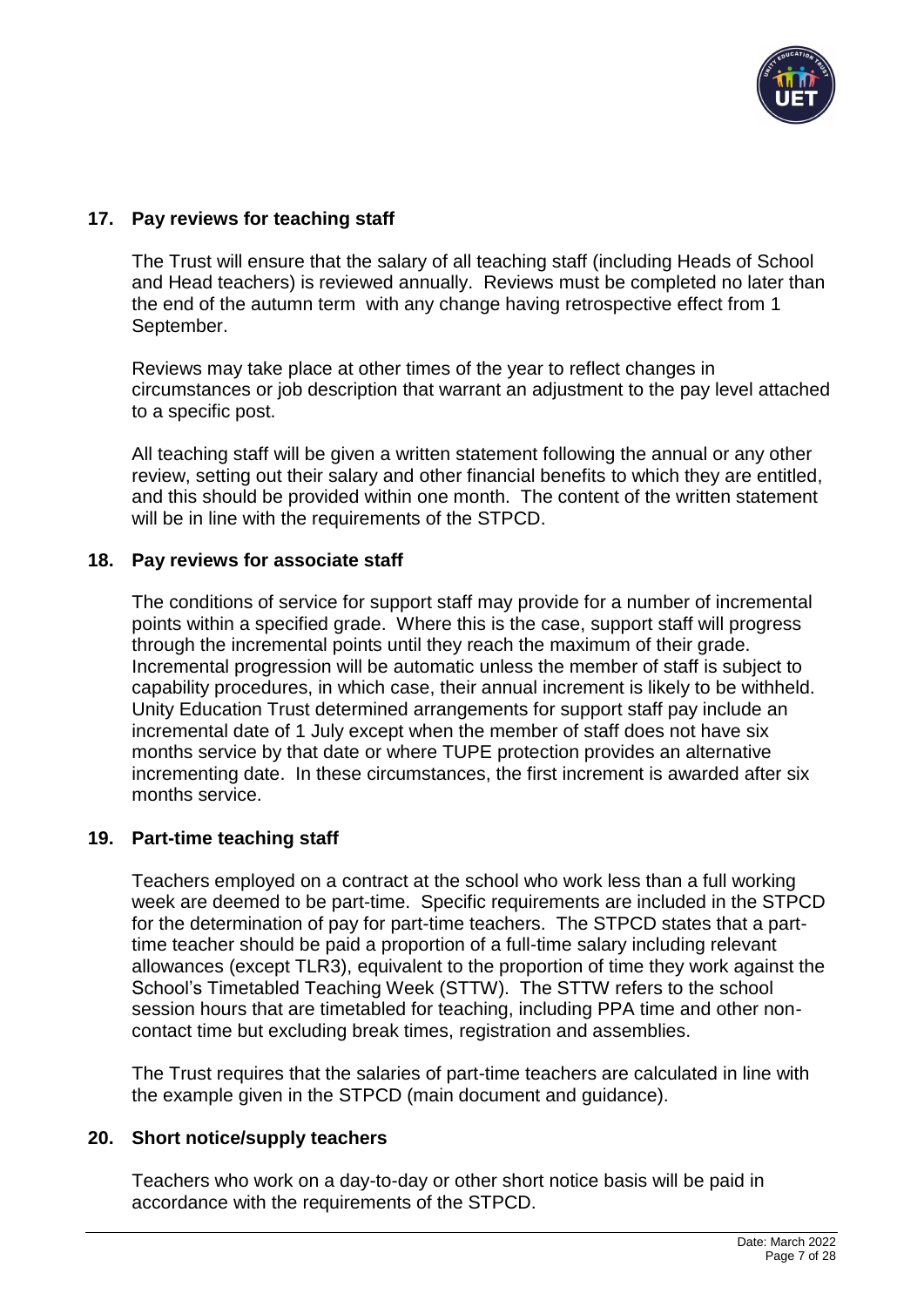

Such teachers will have their pay assessed as an annual amount. Payment will then be based on that annual amount divided by one hundred and ninety-five for each full day worked. The maximum number of hours a supply teacher can be paid for on any one day is six and a half. Teachers who work less than a full day will have their payment based on an hourly rate calculated from their annual amount divided by 195 and then divided by 6.5.

These arrangements apply only to teachers employed directly by the school on a day-to-day or other short notice basis and pay arrangements will be confirmed with the teacher before the placement starts. Agency workers will be covered by the pay arrangements determined by their employing agency.

Supply teachers will not normally be paid beyond point 6 of the main scale for teachers (see later in this policy). The exception to this will be for existing part-time teaching employees of the Trust who undertake additional work for the Trust and have already progressed to a higher basic salary. In those cases, the employee's normal salary will be used as the basis for the supply teaching hourly rate.

Working arrangements will be confirmed with the supply teacher before the placement starts.

These provisions do not apply to Agency Supply Teachers for whom their respective agency will determine pay levels.

#### <span id="page-7-0"></span>**21. Part-time associate staff**

A full-time working week for support staff is 37 hours per week. Support staff working less than 37 hours per week will be deemed to be part-time. The salary of part-time staff will be calculated on a pro-rata basis against a 37 hour per week full-time salary.

Staff working less than all year round will have salary calculated in line with the formula which reflects annual leave entitlements within Norfolk's Modern Reward Strategy. Contracted support staff working less than all year round will have their pay averaged across the year and paid in twelve equal instalments.

#### <span id="page-7-1"></span>**22. Leadership Group pay – for appointments made after or Head teacher groups reviewed after 1 September 2014**

Salaries for members of the leadership group will be assessed:

- on appointment to the Trust
- annually, to take effect from 1 September
- upon any adjustment to the Head teacher group or pay range.
- at any other time provided for within the STPCD.

#### 22.1 *Stage 1 – defining the role and determining the Head teacher group*

For any leadership post, the Trust will define the role, responsibilities and accountabilities, as well as the skills and relevant competencies required.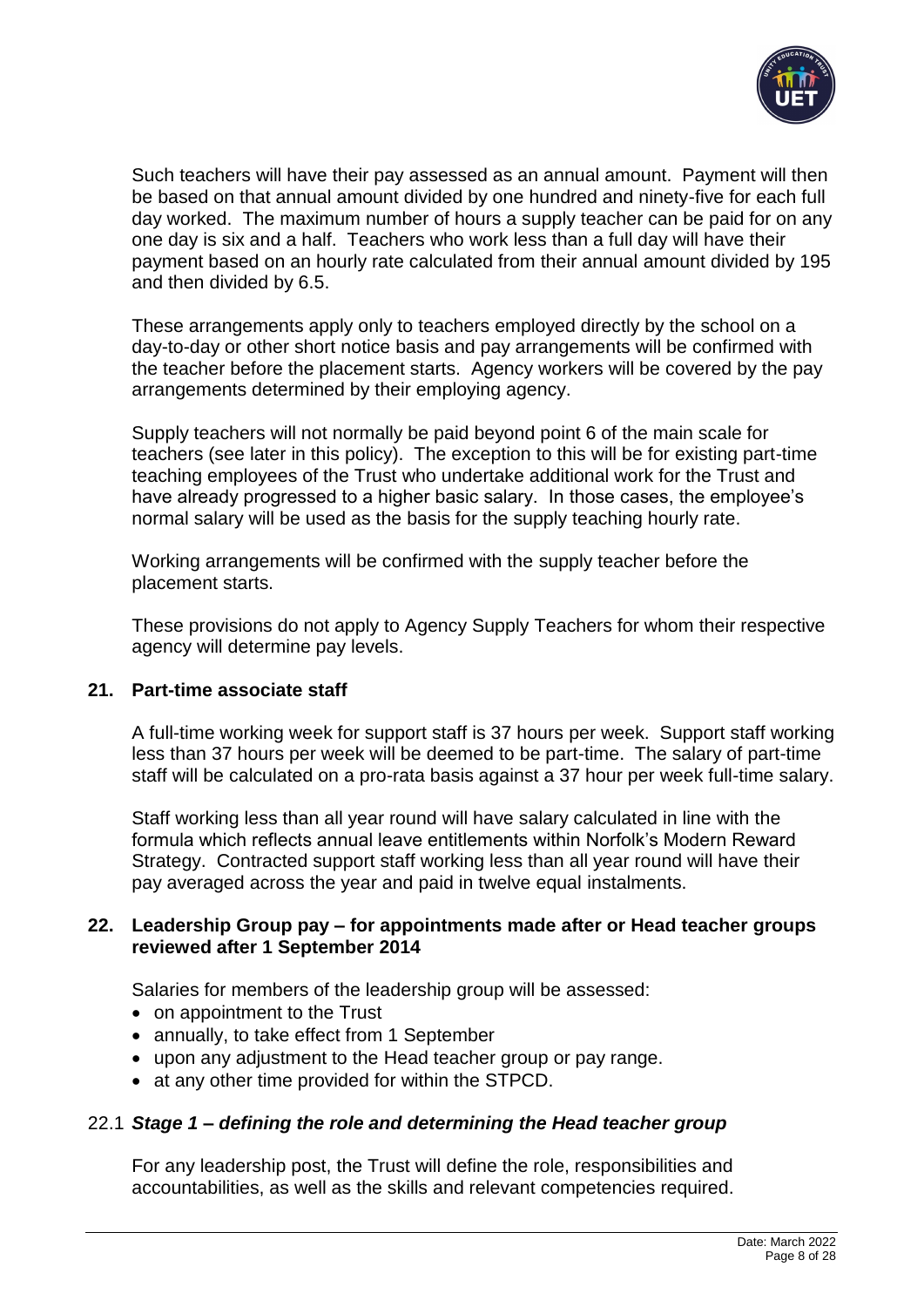

Members of the leadership group (including than the CEO) will be paid on the leadership pay range as detailed in the STPCD.

Each academy in the Trust will be assigned to a Head teacher group by calculating the total unit score in accordance with the STPCD. Where two or more academies are overseen by one Executive Head teacher, a combined Head teacher group will be calculated. The Head teacher group for any academy will be reviewed whenever the Trust deems it is necessary.

For other leadership group posts, consideration will be given to how the role fits within the wider leadership structure at the academy. The pay range for a Deputy or Assistant Head teacher will only overlap the Head teacher's pay range in exceptional circumstances.

#### 22.2 *Stage 2 - setting the indicative pay range*

In determining the leadership pay ranges, the Trust will consider the complexity and challenge of the role in the academy specific context and make a judgement on pay in light of this.

#### *Head teachers*

For Head teachers, discretionary payments such as allowances for recruitment and retention, permanent additional responsibilities (e.g. the provision of initial teacher training (ITT)) and long-term provision to other academies, will be captured as part of this process.

In setting the pay ranges, the Trust has taken into account additional factors to the extent deemed appropriate for the academies. The additional factors may include:

- **The context and challenge arising from pupils' needs, e.g. high level of deprivation in the community (Free School Meal entitlement and/or English as an Additional Language (EAL) indicators) or there are high numbers of Looked After Children (LAC) or children with special needs or there is a high level of in-year pupil mobility, and this affects the challenge in relation to improving outcomes.**
- **A high degree of complexity and challenge which goes significantly beyond that expected of any Head teacher of similar sized school(s) and is not already reflected in the total unit scores used at Stage 1.**
- **Additional accountability not reflected in Stage 1, e.g. leading a teaching school alliance.**
- **Factors that may impede the academy's ability to attract a field of appropriately qualified and experienced leadership candidates, e.g. location, specialism and/or level of support from the wider leadership team.]**

The Head of School or Head teacher's individual pay range will not normally exceed the maximum of the Head teacher group. However, the Head teacher's range may exceed the maximum if the Trust determines that circumstances specific to the role or candidate warrant a higher than normal payment. The maximum of the Head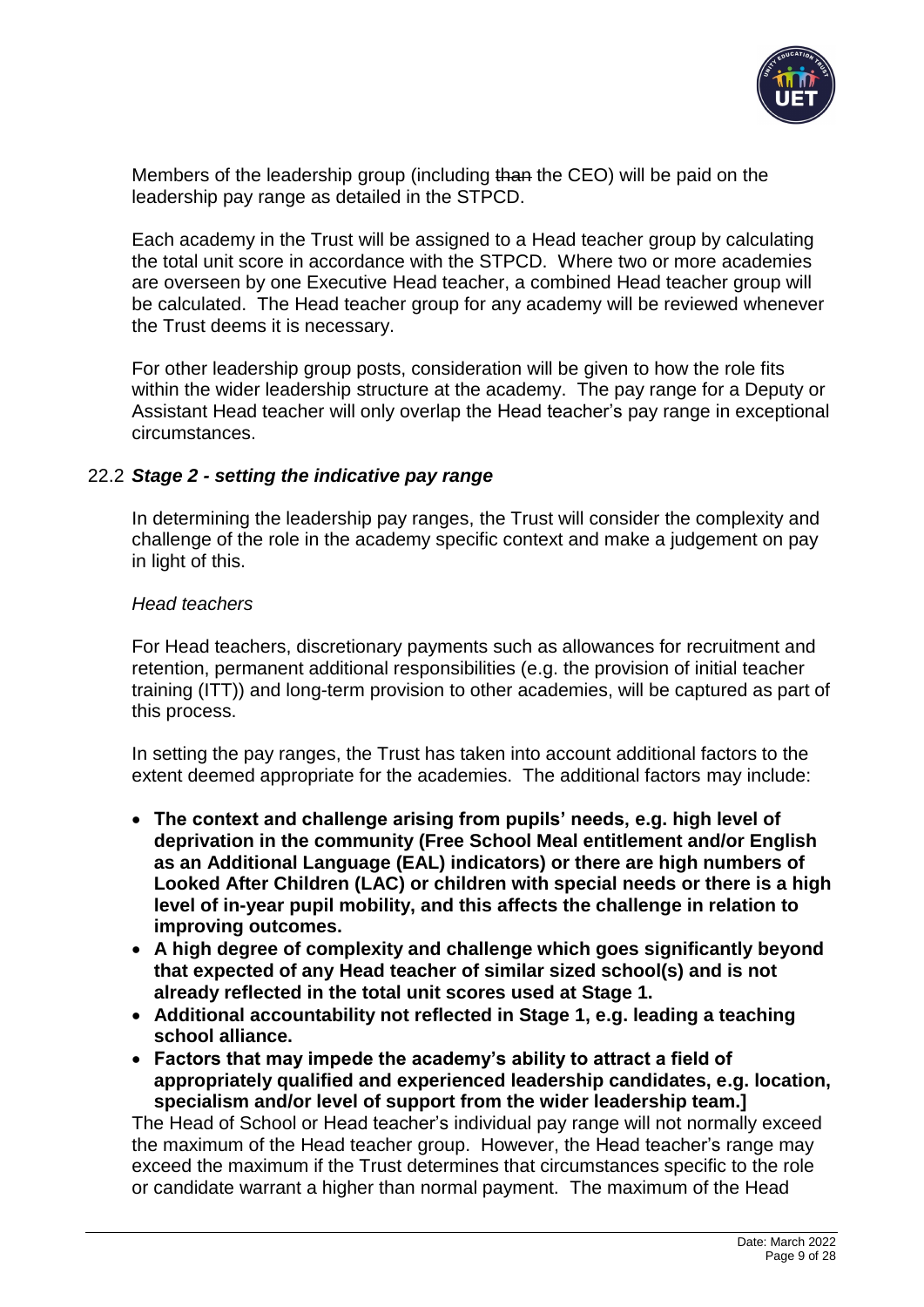

teacher's pay range and any additional payments made (in total) will not exceed the maximum of the Head teacher group by more than 25% unless in exceptional circumstances approved by the Trust Board. The minimum a Head teacher can be paid is point 6 on the ESOPS scale, in accordance with the STPCD.

#### *Other leadership posts*

For leadership posts other than the Head teacher, the Trust will give consideration to similar factors but also to the positioning of those posts between the Head teacher and other teaching staff within the academy.

The Trust has determined the head teacher group of each school to be as follows:-

Academy: Great Dunham Group Size: 1

Academy: Kings Oak Group Size: 1

Academy: Bridges Federation Group Size: 1

Academy: Garvestone Primary School Group size: 1

Academy: Greyfriars Group size: 2

Academy: The Federation of Grove House & Kings Park Infant Schools & Beeston Primary School Group size: 2

Academy: Highgate Group size: 2

Academy: Pinetree School Group size: 3

Academy: Short Stay School for Norfolk Group size: 1-5 across individual schools within SSSfN

Academy: Northgate High School & Dereham Sixth Form College Group size: 7

Academy: Churchill Group: 7

The Trust has determined that Heads of School and Head teacher posts will have a salary range of seven consecutive points on the ESOPS leadership scale and that any Deputy or Assistant Head teacher posts will have a range of five consecutive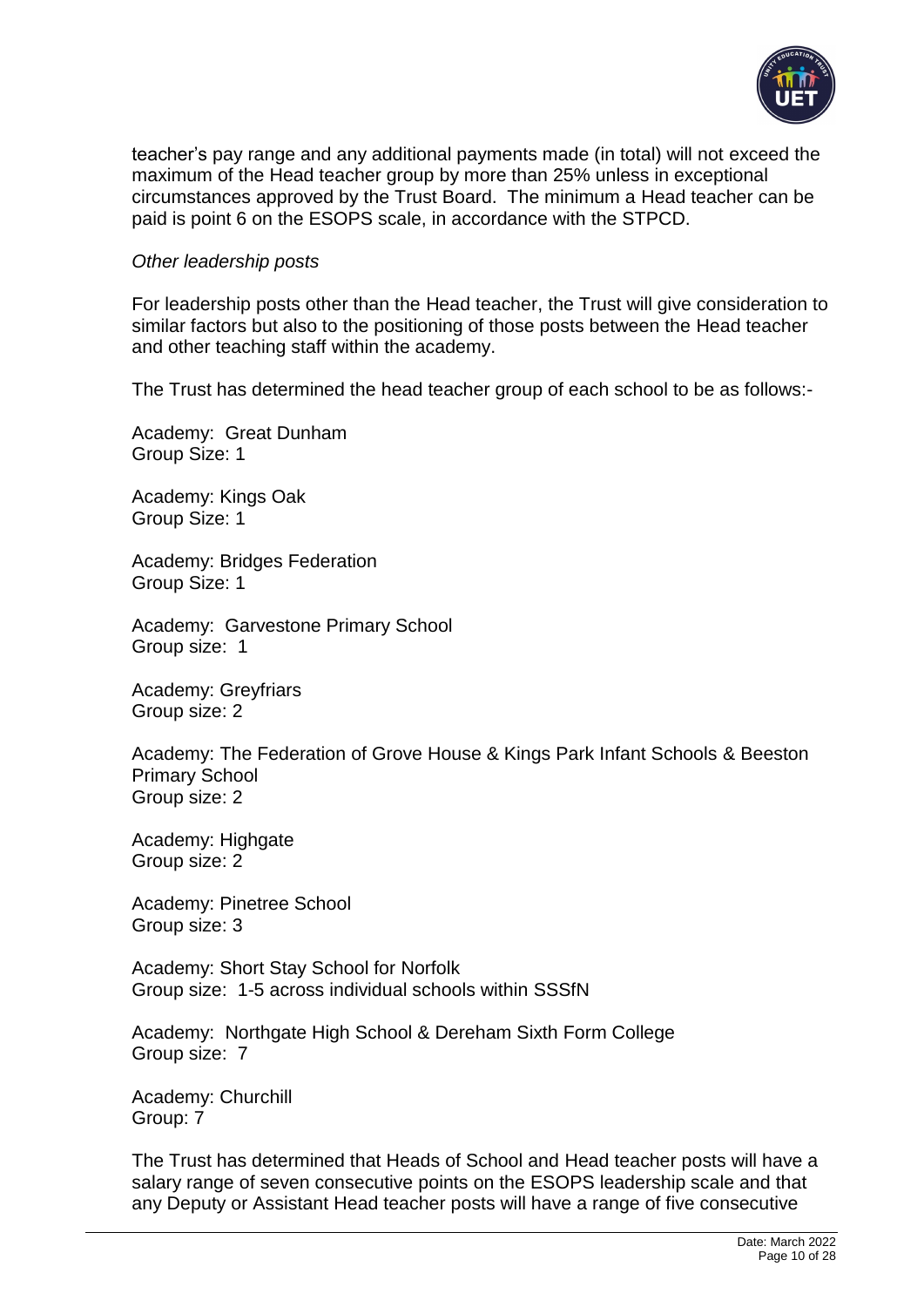

points on the scale. Annual pay rates for each point are shown at Annex 3. Salary ranges have been set by the Trust as follows:

Academy: Great Dunham Headteacher salary range: 8 – 14 tbc

Academy: Kings Oak Headteacher salary range: 8 – 21

Academy: Bridges Federation Headteacher salary range:  $8 - 14$  tbc

Academy: Garvestone Primary Headteacher salary range:  $8 - 14$  tbc

Academy: Greyfriars Headteacher salary range: 15 - 21

Academy: The Federation of Grove House & Kings Park Infant Schools & Beeston Primary School Executive Head salary range: 15 - 21 Deputy head teacher salary range: 1 - 5

Academy: Highgate Headteacher salary range: 8 – 14

Academy: Pinetree School Headteacher salary range:11 – 17

Academy: Short Stay School for Norfolk Headteacher salary range: 15 – 21 Director of Specialist Provision: 23 – 29 Principal of Specialist Provision: 21 – 27 tbc

Academy: Northgate High School and Dereham Sixth Form College Head of School salary range: 27 - 33 Deputy headteacher salary range: 19 - 23 Assistant headteacher salary range: 11 – 15

Academy: Churchill Park Headteacher salary range: 24 - 29

#### 22.3 *Stage 3 - setting the starting salary and individual pay range*

New members of the leadership group will normally be appointed to the indicative pay range for the role as above.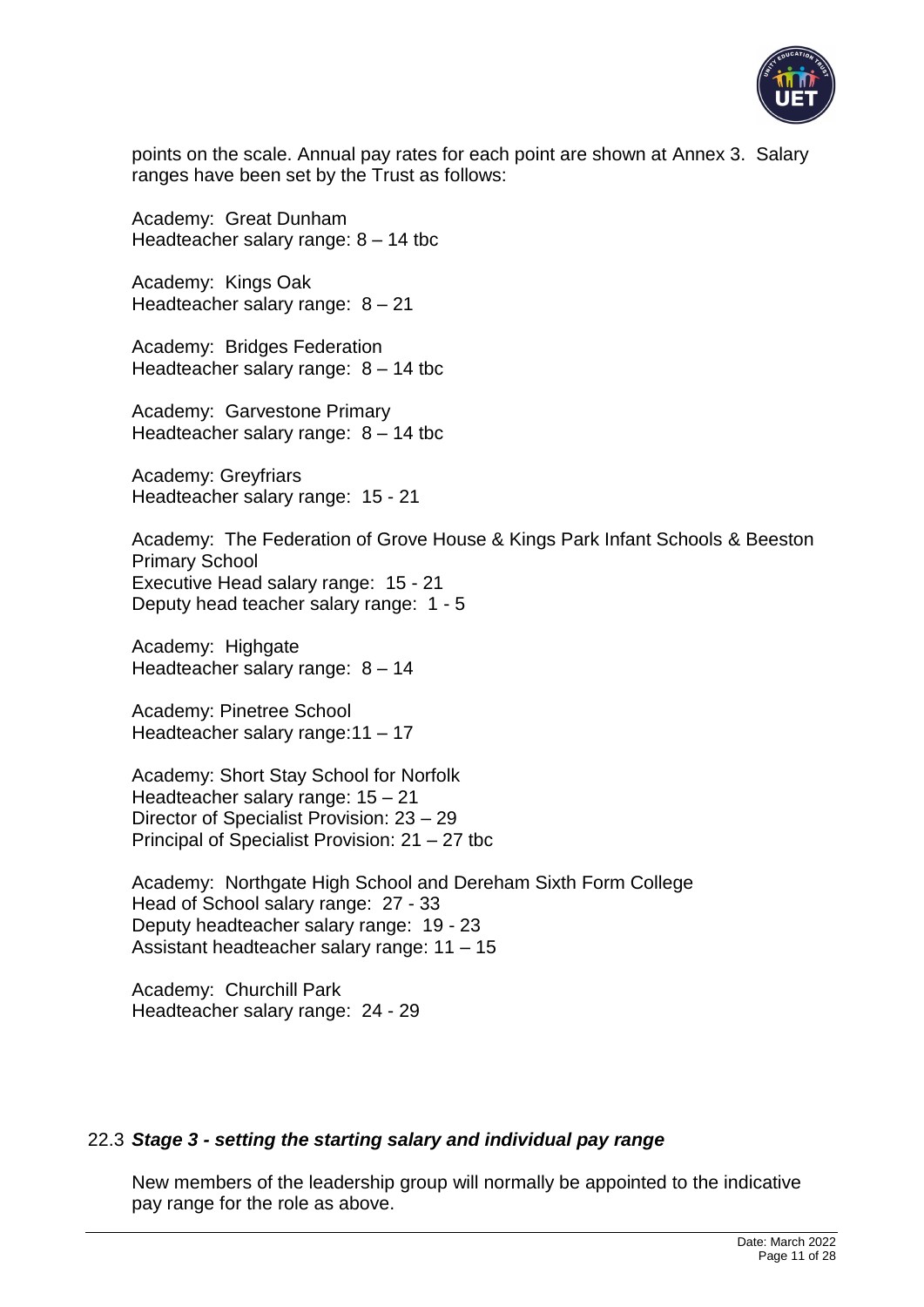

The Trust will ensure, on appointment that the starting salary is set at a level within the indicative pay range which allows performance related progression over time.

### 22.4 *Determination of temporary payments to Headteachers*

The approach outlined in paragraphs 22.1 to 22.3 will capture all permanent responsibilities attached to a Headteacher's post. In most cases, therefore, additional payments will only be awarded for clearly temporary responsibilities or duties that are in addition to the post for which their salary has been determined, and only where the reason or circumstance for the additional payment was not taken into account when determining the Headteacher's pay range. Such payments would require approval from the Trust.

The total sum of the temporary payments made to a Headteacher in any academic year will not exceed 25% of the annual salary which is otherwise payable to the Headteacher. Further, the total sum of salary and other payments will not exceed 25% above the maximum of the Headteacher group (except in wholly exceptional circumstances and in which case, the Trust will seek external independent advice before providing such agreement and will ensure this is appropriately recorded.

Payments relating to residential duties or relocation expenses (see below) should not be included in this calculation.

## 22.5 *Pay progression for leaders*

In accordance with the Trust's Teacher Appraisal Policy, the Trust (with the involvement of the CEO) will seek to agree performance objectives annually with each Head of School or Headteacher relating to school leadership, management and pupil progress. In the absence of agreement, the Trust will set such performance objectives as it considers reasonable.

There shall be no progression up the pay spine unless there has been a sustained high quality of performance having regard to the objectives set.

The salary of a Head of School or Headteacher will not be increased by more than two points in the course of one academic year. Such points will be effective from 1 September each year. The only exception would be after a change in the respective Headteacher group, where it is necessary to move the Headteacher, Deputy Headteacher or Assistant Headteacher up the pay range to ensure the salary equals the minimum of their respective new range.

Pay progression will only continue until the maximum of the individual salary range is reached. The Trust Board will not re-set the individual salary range solely because the member of the leadership group has reached the maximum of their range.

Where a higher Headteacher group is set, any performance points for the previous year will be added to the lower salary amount before that salary is assimilated to the higher range.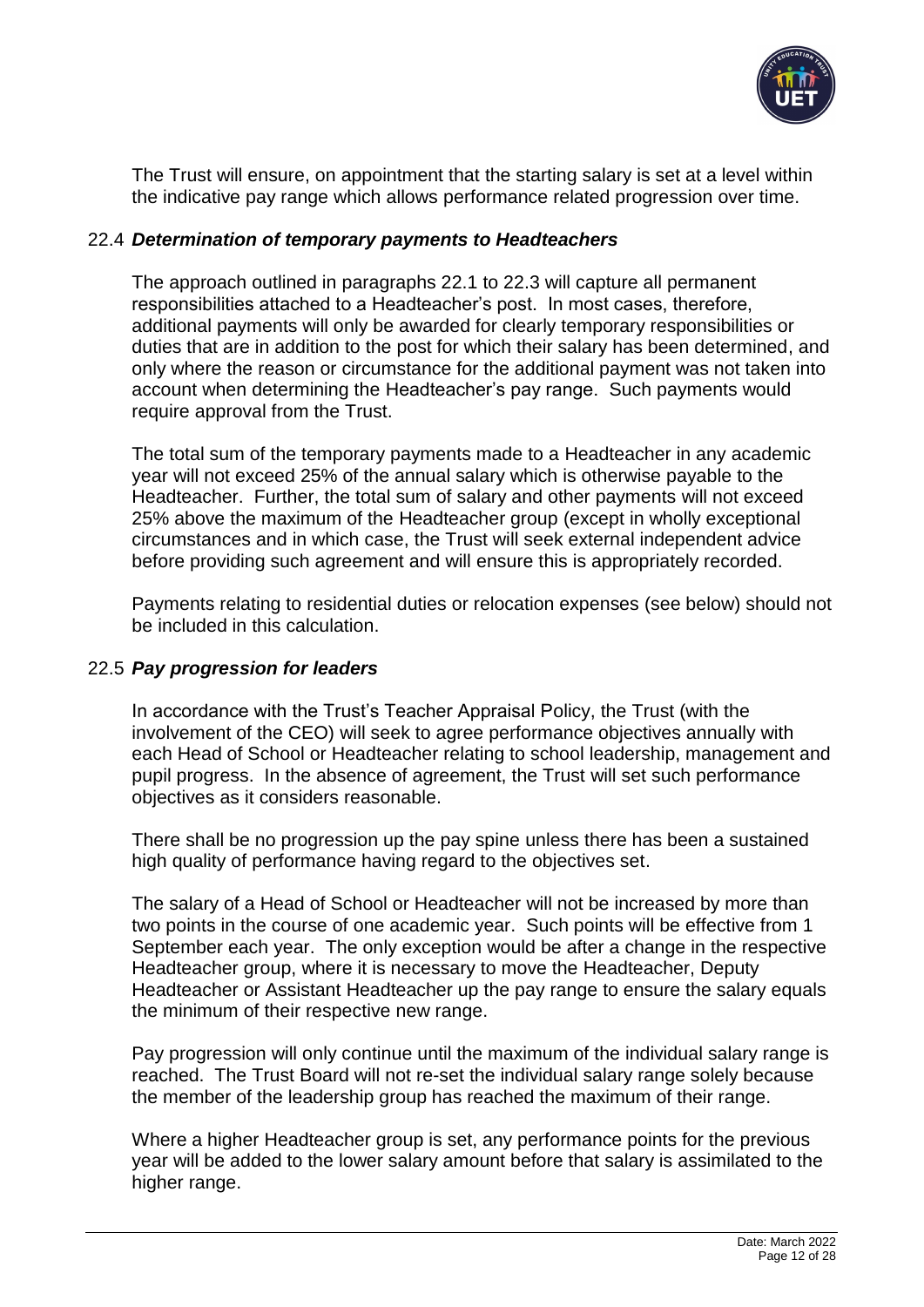

### 22.6 *Additional payments to Headteachers*

The STPCD makes some allowance for additional payments to be made to Headteachers in specific circumstances. The Trust reserves its right, should the specific circumstances arise, to determine that such payment be made.

#### <span id="page-12-0"></span>**23. Leading practitioners**

Where the Trust appoints a leading practitioner, whose job purpose must contain taking a leadership role in developing, implementing and evaluating policies and practices that contribute to school improvement, the appointed individual will be subject to the standards for leading practitioners set out in the STPCD.

Each leading practitioner will be paid on an individual pay range within the pay range for leading practitioners set by the STPCD.

Currently the Trust has not taken a view on whether to establish such posts. If, at some point in the future, the Trust decides to establish Leading Practitioner post it will decide on the pay range to be adopted and the arrangements for performance review and progression.

### <span id="page-12-1"></span>**24. Main pay range for qualified teachers**

#### 24.1 *Determination of salary on appointment*

The Trust has adopted a main pay scale which begins at the minimum of the pay range and ends at the maximum and contains four reference points in between. For the 2021/22 year, this is set out in the UET Local Pay Scales at Annex 3. As per paragraph 15.2 above, the rates are higher than the indicative rates in the STPCD.

• The Trust will consider the awarding of points on appointment on a case by case basis, having regard to equal opportunities, fairness and transparency, also having regard to other factors including the nature of the post and the level of qualifications, skills and experience required, and market conditions..

## 24.2 *Consideration of existing salary on appointment*

The Trust has determined that previous salaries need not be recognised when making a new appointment.

#### 24.3 *Salary progression on the main pay scale*

In accordance with the Trust's Teacher Appraisal Policy, the Trust shall require the Head of School or Headteacher to agree performance criteria annually with each teacher and review performance against those criteria.

There will be no movement up the pay range unless there has been a sustained high-quality performance by the teacher in the light of the performance criteria previously agreed between the Head of School or Headteacher and the teacher and as evidenced by a successful performance management review.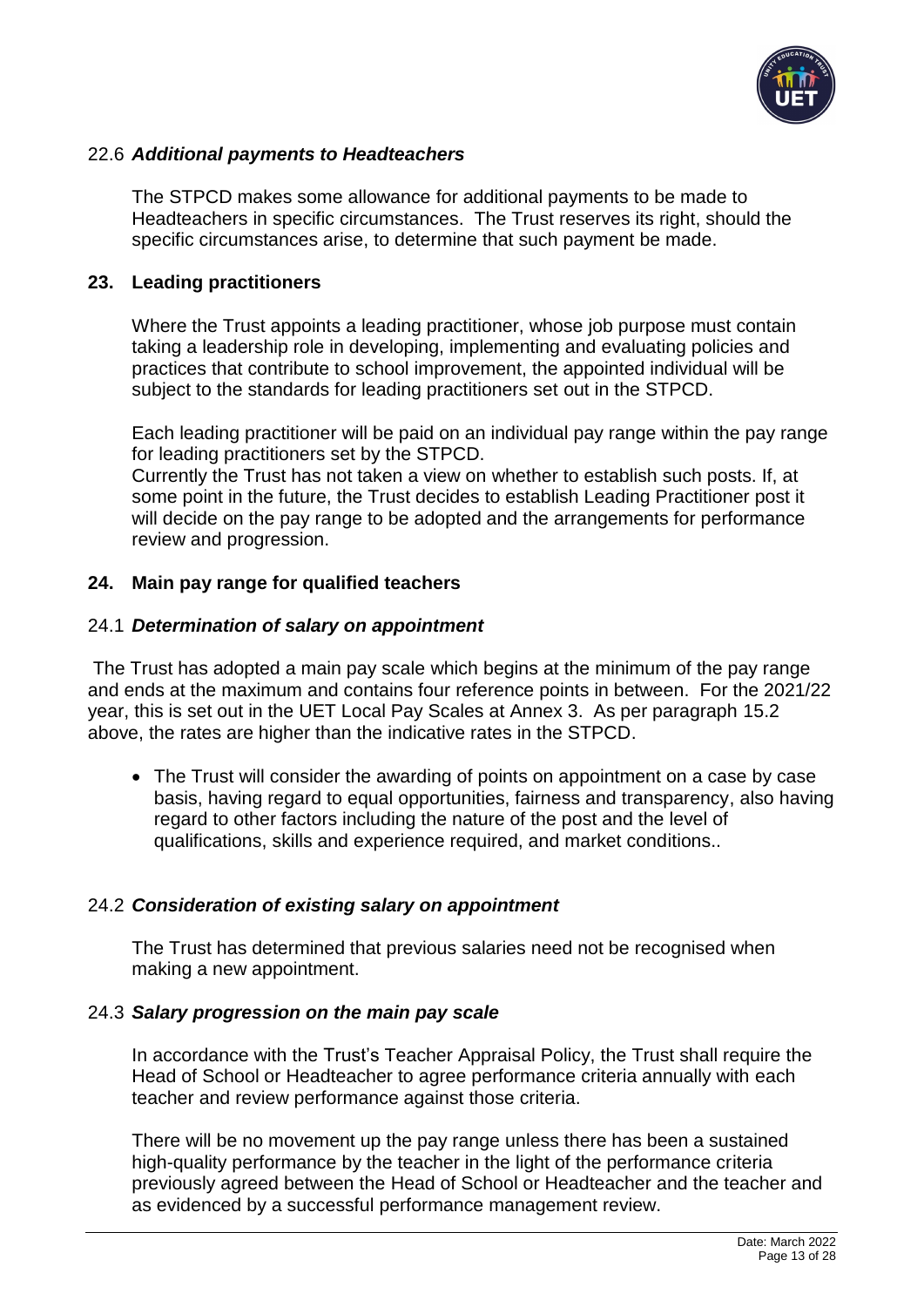

The Trust will award movement up the pay range by one reference point (or in exceptional circumstances more than one) as part of any pay review with reference to the teacher's appraisal reports and the pay recommendations they contain.

#### <span id="page-13-0"></span>**25. Upper pay range**

The Trust will pay teachers on the upper pay range where the stated criteria in the STPCD are met.

#### 25.1 *Pay levels*

The Trust has adopted an upper pay scale that consists of the minimum and maximum values of the upper pay range plus one reference point For the 2021/22 year, this is set out in the UET Local Pay Scales at Annex 3. As per paragraph 15.2 above, the rates are higher than the indicative rates in the STPCD.

### 25.2 *Application process*

A qualified teacher may apply once in any academic year to the Trust for assessment to access the upper pay range. Applicants should have been at the maximum of the main pay range for one year before applying.

The Trust has delegated the receipt and assessment of any applications to the Head of School/Headteacher and/or the CEO.

The application must contain a summary of the evidence the teacher wishes to rely on in order to demonstrate that their performance merits access to the upper pay range and must include evidence of the two most recent, successful appraisal outcomes. See Annex 4 6 for a model version of the process.

Having considered the evidence in the application and any other evidence considered appropriate, it will be determined whether the applicant can progress to the upper pay range. The assessor will need to be satisfied that:

- the teacher is highly competent in all elements of the relevant standards, and
- the teacher's achievements and contribution to the school are substantial and sustained.

If successful, the teacher will be placed on the lowest point of the upper pay range from 1 September of the academic year in which the application was made.

## 25.3 *Salary progression on the upper pay scale*

In accordance with the Trust's Teacher Appraisal Policy, the Head of School or Head teacher will agree performance criteria annually with each teacher and review performance against those criteria.

There will not be any movement up the pay range unless there has been a sustained high-quality performance by the teacher in the light of the performance criteria previously agreed. The Trust may decide to award movement up the pay range by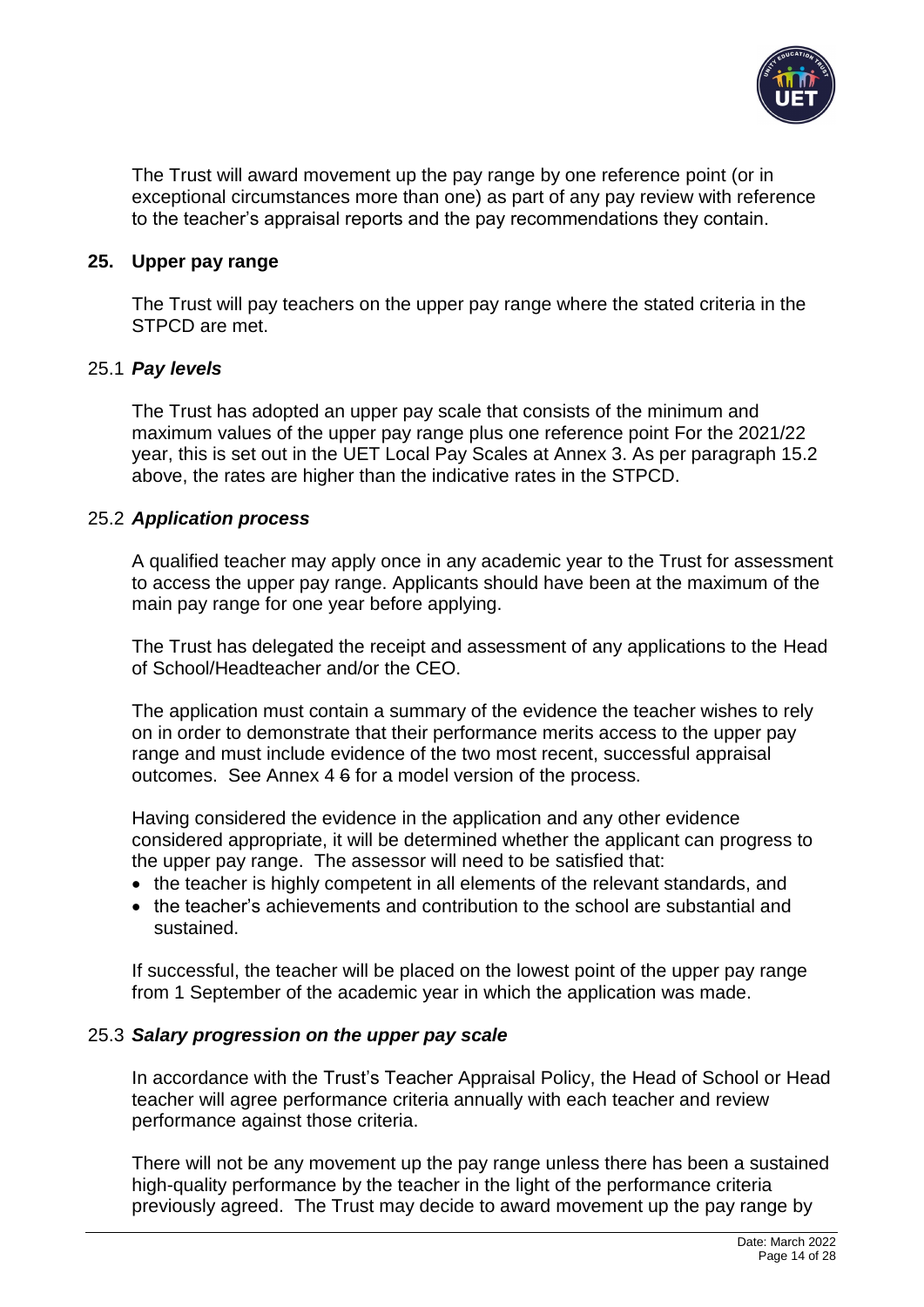

one reference point as part of any pay review with reference to the teacher's two most recent, successful appraisal reports and the pay recommendations they contain.

Only in exceptional circumstances will progression on the upper pay range occur at intervals of less than two years.

### <span id="page-14-0"></span>**26. Discretionary allowances and payments**

### 26.1 *Teaching and learning responsibility payments (TLRs)*

TLRs will be awarded to posts as indicated in the staffing structure for each academy in the Trust, as determined by the Trust. If teaching posts are created specifically to work across the Trust rather than in a single academy, those will be identified separately if they are to carry a TLR payment.

Teachers in these identified posts will undertake duties that include significant responsibilities that:

- are focussed on teaching and learning
- require the exercise of a teacher's professional skills and judgement
- require the teacher to lead, manage and develop a subject or curriculum area, or to lead and manage pupil development across the curriculum
- have an impact on the educational progress of pupils other than the teacher's assigned classes or groups of pupils
- involve leading, developing and enhancing the teaching practice of other staff.

TLR1s are only awarded if the teacher has line management responsibility for a significant number of people.

TLR payment amounts are normally set by the Trust within a minimum and maximum amount as stated in the STPCD but for the 2021/22 year, the rates are slightly higher as per paragraph 15.2 above.

A TLR3, with an annual value between the minimum and maximum set by the STPCD, may be awarded by the Trust for specific, time limited school improvement projects or a one off, externally driven responsibility. The value, duration and specific responsibilities of any TLR3 awarded will be made clear, in writing, at the outset of the arrangement in line with the STPCD. Safeguarding arrangements will not apply when TLR3 arrangements cease.

#### 26.2 *Special educational needs allowance (SEN)*

A SEN allowance, with an annual value between the minimum and maximum set by the STPCD, will be awarded to any teacher:

• employed in a special school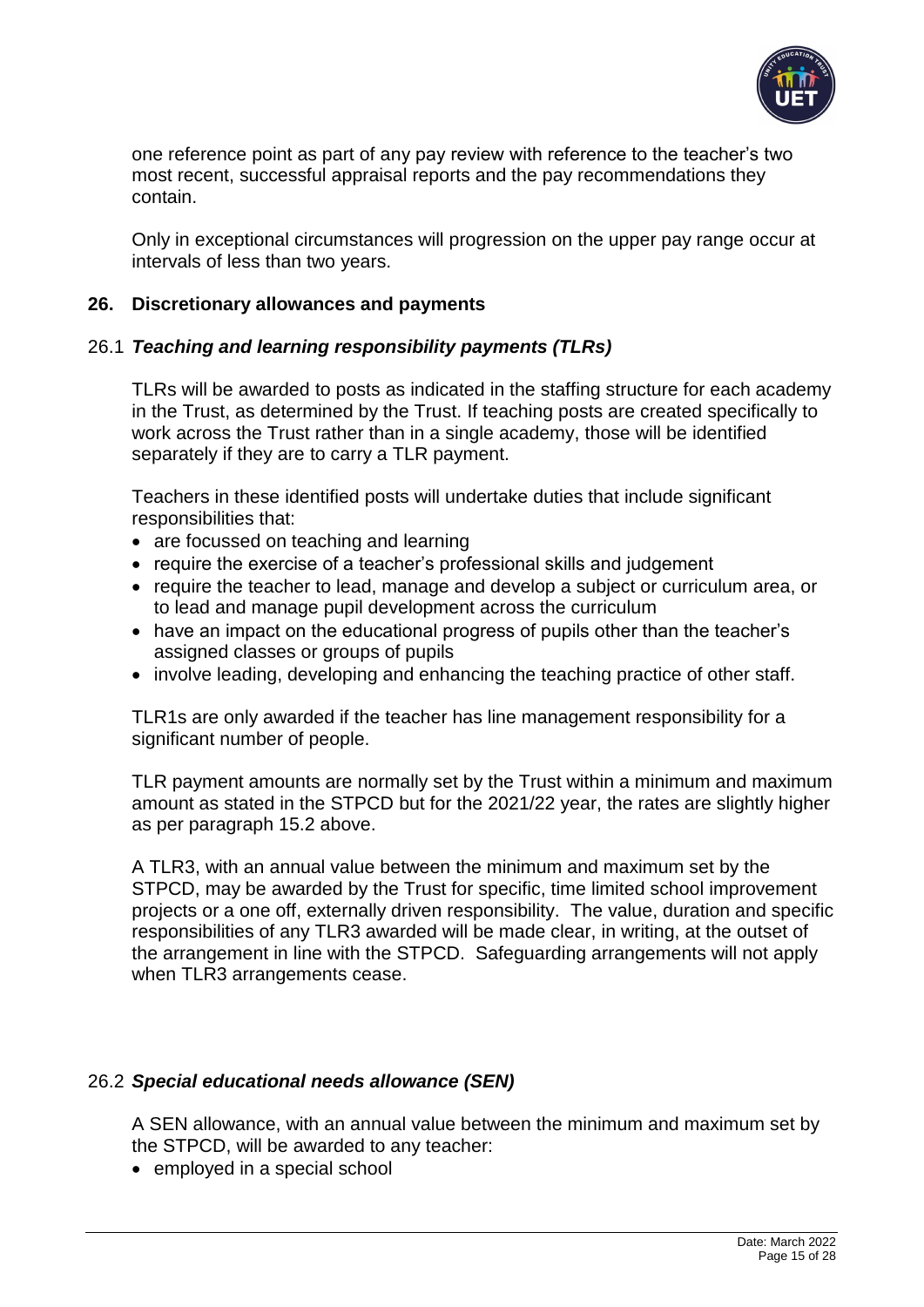

- in a SEN post that requires a mandatory SEN qualification and involves teaching pupils with SEN
- that teaches pupils in one or more designated special classes or units in one of the Trust's academies
- in any non-designated setting (e.g. a special unit) equivalent to a designated special class or unit where the post:
	- (i) involves a substantial element of working directly with children with special educational needs: **and**
	- (ii) requires the exercise of their professional skills and judgement in the teaching of children with special educational needs: **and**
	- (iii) has a greater level of involvement in the teaching of children with special educational needs than is the normal requirement of teachers throughout the Trust.

The Trust will determine the spot value of the allowance (within the range set by the STPCD) for each relevant teacher taking into consideration the structure of the SEN provision and:

- whether any mandatory qualifications are required for the post
- the qualifications and expertise of the teacher relevant to the post, and
- the relative demands of the post.

The Trust has determined that any SEN allowance awarded will be to the value of ??

## <span id="page-15-0"></span>**27. Additional payments to teachers**

The Trust may exercise its discretion to award additional payments to teachers (including the Head teacher in some cases) as follows. In all cases the Trust will determine any payments on an individual basis.

## 27.1 *Continuous professional development outside normal school hours*

## 27.2 *Activities relating to the provision of initial teacher training*

The Trust has chosen not to exercise its discretion to award additional payments in respect of the provision of initial teacher training.

## 27.3 *Participation in out of school hours learning activities*

## 27.4 *Acting allowances*

Where a teacher is assigned and carries out the duties of a Head teacher, Deputy Head teacher, or Assistant Head teacher but has not been appointed in an acting capacity, the Trust shall, within four weeks, determine whether or not an allowance should be paid in accordance with the provisions of the STPCD.

## 27.5 *Recruitment and retention incentives and benefits*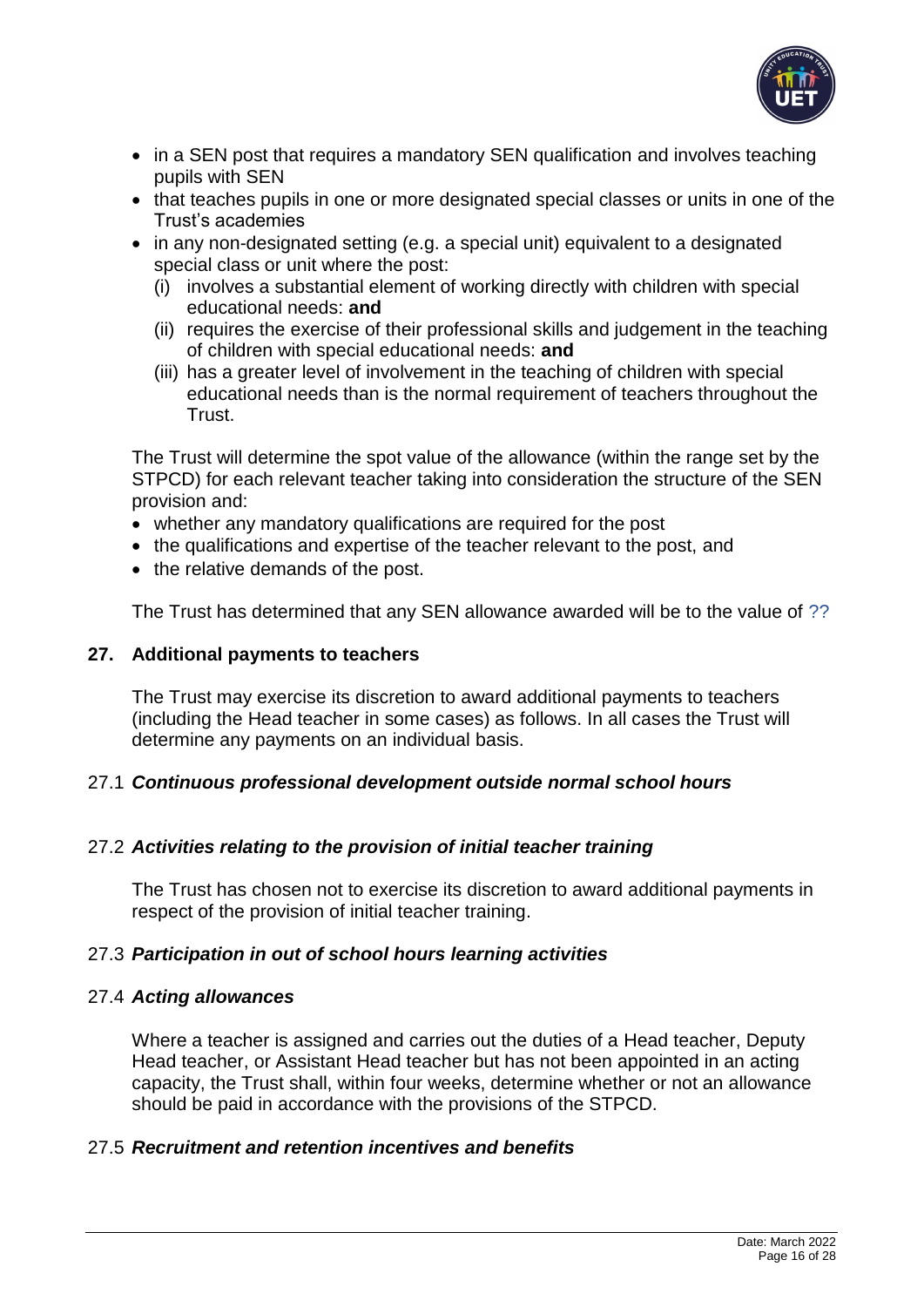

## <span id="page-16-0"></span>**28. Unqualified teachers**

The salaries of unqualified teachers will be assessed on appointment and will be paid on the unqualified teacher pay range.

The Trust will determine a starting salary for each unqualified teacher within the pay range for unqualified teachers shown at Annex 3.

On appointment, points on this pay scale will be awarded as follows:

- Unqualified teachers will commence on at least the minimum point of the Educator Solutions Optional Pay Scale.
- The Trust will consider the awarding of further points on appointment on a case by case basis with regard to equal opportunities, fairness and transparency, and also having regard to other factors including the teacher's qualifications and previous experience where these are considered to be of value to the performance of the duties of the post.

Where an unqualified teacher is first appointed below the maximum point of the unqualified teachers' pay range, pay progression (with effect from 1 September each year) will follow the same annual cycle as for qualified teachers.

In accordance with the Trust's Teacher Appraisal Policy, the Trust requires the Head of School or Head teacher to agree performance criteria annually with the unqualified teacher and review performance against those criteria.

There will be no movement up the pay range unless there has been a high-quality performance by the unqualified teacher in the light of the performance criteria previously agreed. The Trust may award movement up the pay range by one reference point in accordance with the provisions of the Trust's Teacher Appraisal Policy. Movement up the pay range will not exceed one reference point in the course of an academic year.

## <span id="page-16-1"></span>**29. Pay increases (pay award) arising from changes to the STPCD**

All teaching staff are paid in accordance with the STPCD as updated from time to time but with the 2021/22 exception in relation to pay rates as detailed in paragraph 15.2 above.

The Trust will have regard to the requirements and discretions under the STPCD, the academy's financial position and other relevant factors when deciding how pay increases will be applied. Any teacher being paid at the minimum of a range will receive an uplift where required to keep them within that range. Beyond that, increases may be applied to:

- basic pay; and/or
- TLR (except TLR3) and SEN allowances in payment; and/or
- other allowances in payment

Other than where those at the minimum of a range are automatically uplifted, the Trust will consider the uplift on a year by year basis.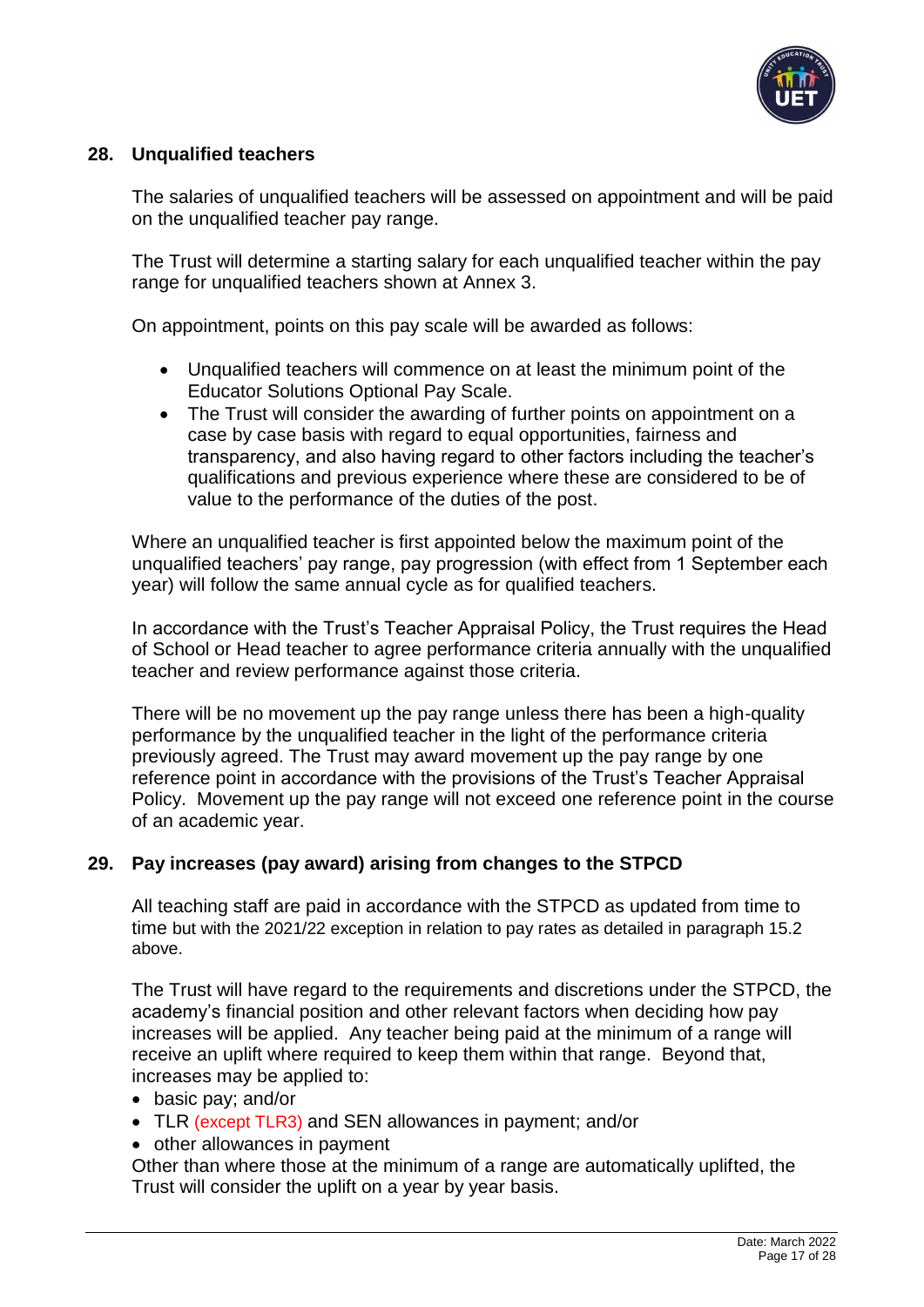

## <span id="page-17-0"></span>**30. Support staff**

Salaries for support staff are determined in accordance with nationally or locally agreed conditions of service.

The Trust operates a scheme of pay and conditions of service that reflect Norfolk County Council's Modern Reward Strategy. Grades and salaries for support staff are determined in accordance with those provisions See Annex 3 for current grades and rates.

The salaries of all support staff will normally be assessed:

- on appointment to the school
- annually to take effect from  $1<sup>st</sup>$  July
- upon an appropriate request by the post holder
- at any other time deemed appropriate by the Trust.

This assessment will be determined by the following criteria:

- responsibilities of the post
- performance of the post holder in accordance with previously agreed objectives and the relationship between the outcome and the scheme for progression
- any career progression scheme for support staff in use in the Trust

The assessment may have regard to any current grading/job descriptions/job evaluation framework in force in the local authority.

#### <span id="page-17-1"></span>**31. Apprenticeships**

The rate paid to an apprentice will be dependent on the status of the post they occupy. If the post they occupy is part of the normal staffing structure of the school, the apprentice will be paid the normal rate for the job under the provisions outlined above. If the post is additional to the normal staffing structure, the appropriate apprenticeship rate will normally be attached to the post. Current apprenticeship rates are published at www.gov.uk/national-minimum-wage-rates.

#### <span id="page-17-2"></span>**32. Data Protection**

The Trust has in place arrangements with its payroll provider to ensure that it has measures to safely and securely process employees' personal data. In particular, data collected during the payroll process is held securely and accessed by, and disclosed to, individuals only for the purposes of paying the employee in accordance with their employment contract. Inappropriate access or disclosure of employee data constitutes a data breach and should be reported in accordance with the school's data protection policy immediately. It may also constitute a disciplinary offence, which will be dealt with under the school disciplinary procedure.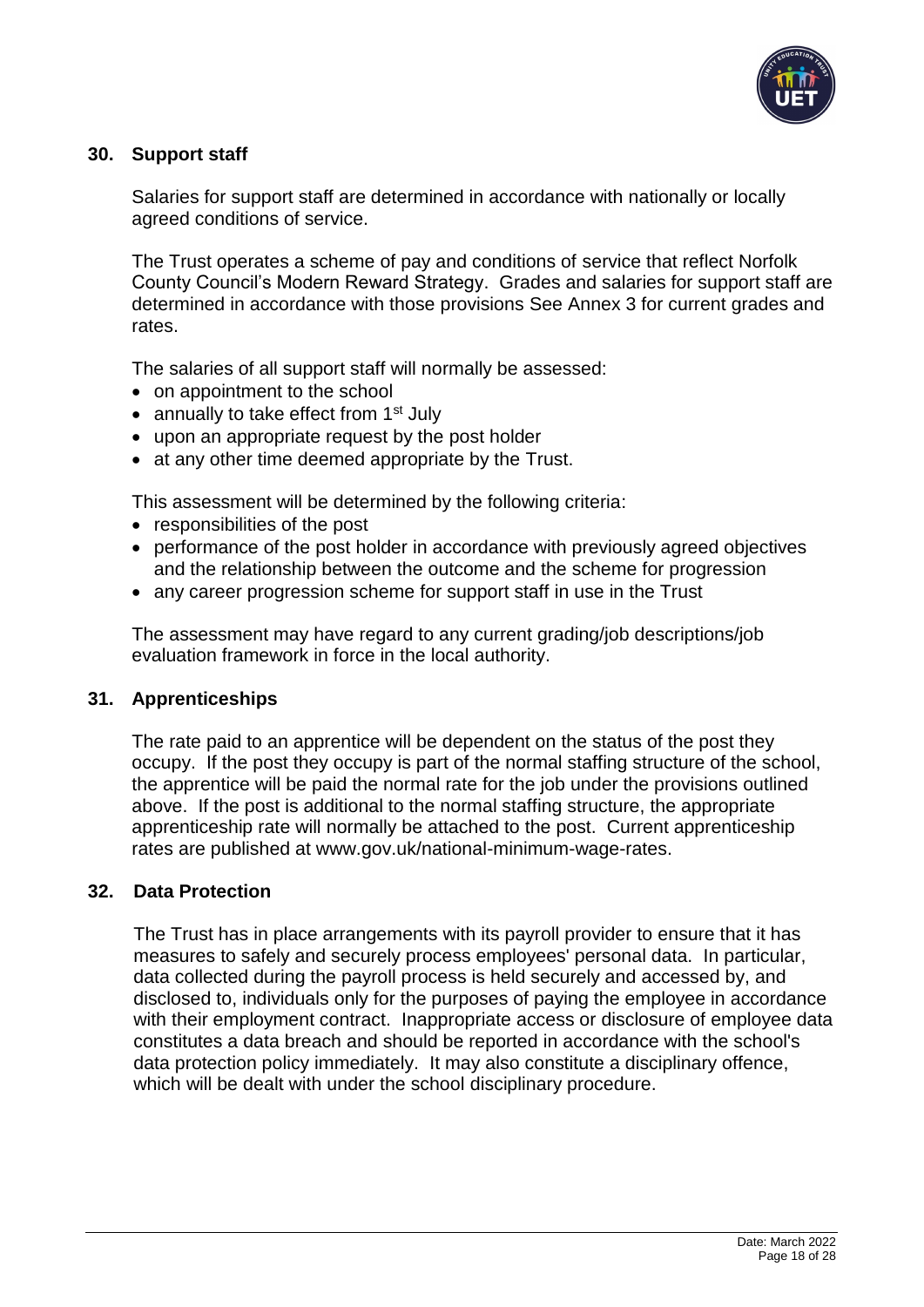

## <span id="page-18-0"></span>**Annex 1 – Pay and performance management appeal procedure**

An employee may appeal against any determination or proposed determination in relation to their pay or performance management.

Possible grounds for appeal are that the person or committee that made the decision:

In the case of teachers:

- incorrectly applied a provision of the STPCD
- failed to have proper regard for the relevant statutory guidance
- failed to take account of relevant evidence
- took account of irrelevant or inaccurate evidence
- failed to apply the Trust's pay policy
- was biased, or
- otherwise unlawfully discriminated against the teacher.

In the case of support staff:

- has applied the job evaluation scheme incorrectly
- has not taken into account all relevant information when grading the job
- referred to incorrect or out of date information when grading the job
- failed to apply the Trust's pay policy
- was biased
- otherwise unlawfully discriminated against the member of support staff

## **For support staff –**

Appeals against grading and pay progression decisions will be considered through the following process:

- 1. The member of staff receives written confirmation of the pay determination and, where applicable, the basis on which the decision was made.
- 2. If the member of staff is not satisfied, they should seek to resolve this by discussing the matter informally with the decision maker within 10 working days of the decision. Where this is not possible, or where the member of staff continues to be dissatisfied, they may follow a formal procedure as set out below.

#### *Registering a formal appeal*

3. To initiate a formal appeal, the member of staff should put in writing their reasons for their appeal. This should be sent to the person or committee that made the determination within 10 working days of the notification of the decision, or within 10 working days of the informal discussions that attempted to resolve the matter.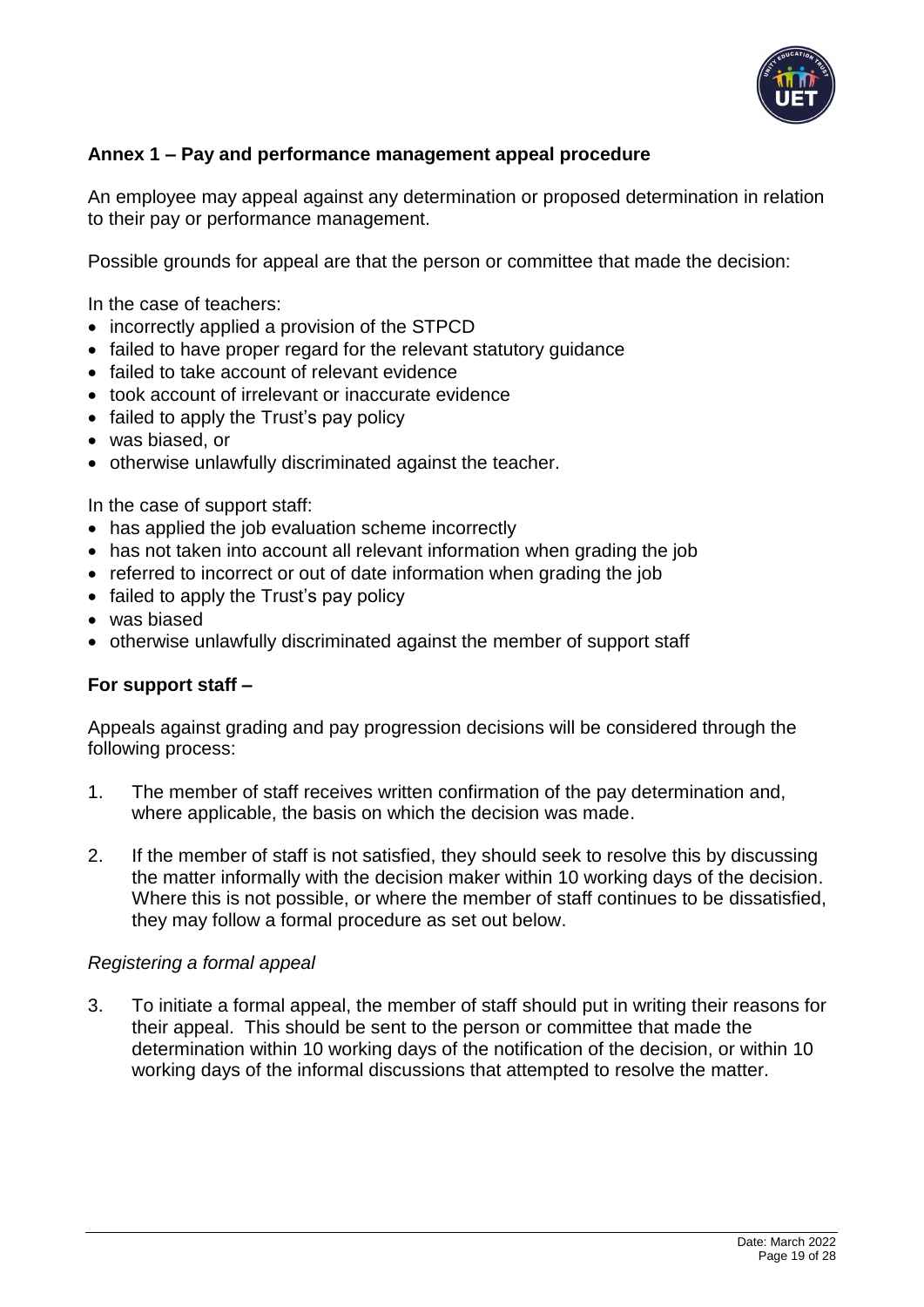

## *First hearing*

4. The person or committee who made the determination should provide a hearing within 10 working days of receipt of the written grounds for questioning the pay decision to consider this. The member of staff must be given an opportunity to make representations in person and will be entitled to be accompanied by a colleague or trade union representative. Following the hearing, the member of staff should be informed in writing of the hearing's decision and the right of appeal.

## *Pay Appeals Committee hearing*

- 5. Any appeal should be heard by a Pay Appeals Committee composed of three Trustees who were not involved in the original determination, normally within twenty working days of the receipt of the written appeal notification. At the hearing, the member of staff lodging the appeal should be given the opportunity to make representation in person and to be entitled to be accompanied by a friend or trade union representative.
- 6. A designated member of the appropriate pay committee (or where the decision was made by the Head teacher or CEO, the Head teacher or CEO respectively) will present evidence to support the original decision.
- 7. Both parties may call witnesses.
- 8. Relevant papers will be exchanged by the parties no later than three working days before the hearing
- 9. The pay appeals committee will deliberate in private and will communicate their decisions to all parties in writing within 48 hours. The decisions of the Pay Appeals Committee are final and there is no recourse to the Trust's grievance procedure.

Each step and action of this process should be taken without unreasonable delay. The timing and locations of the formal meetings must be reasonable and allow both parties to explain their cases.

The detailed procedure for the hearing of the appeal is set out in Annex 2.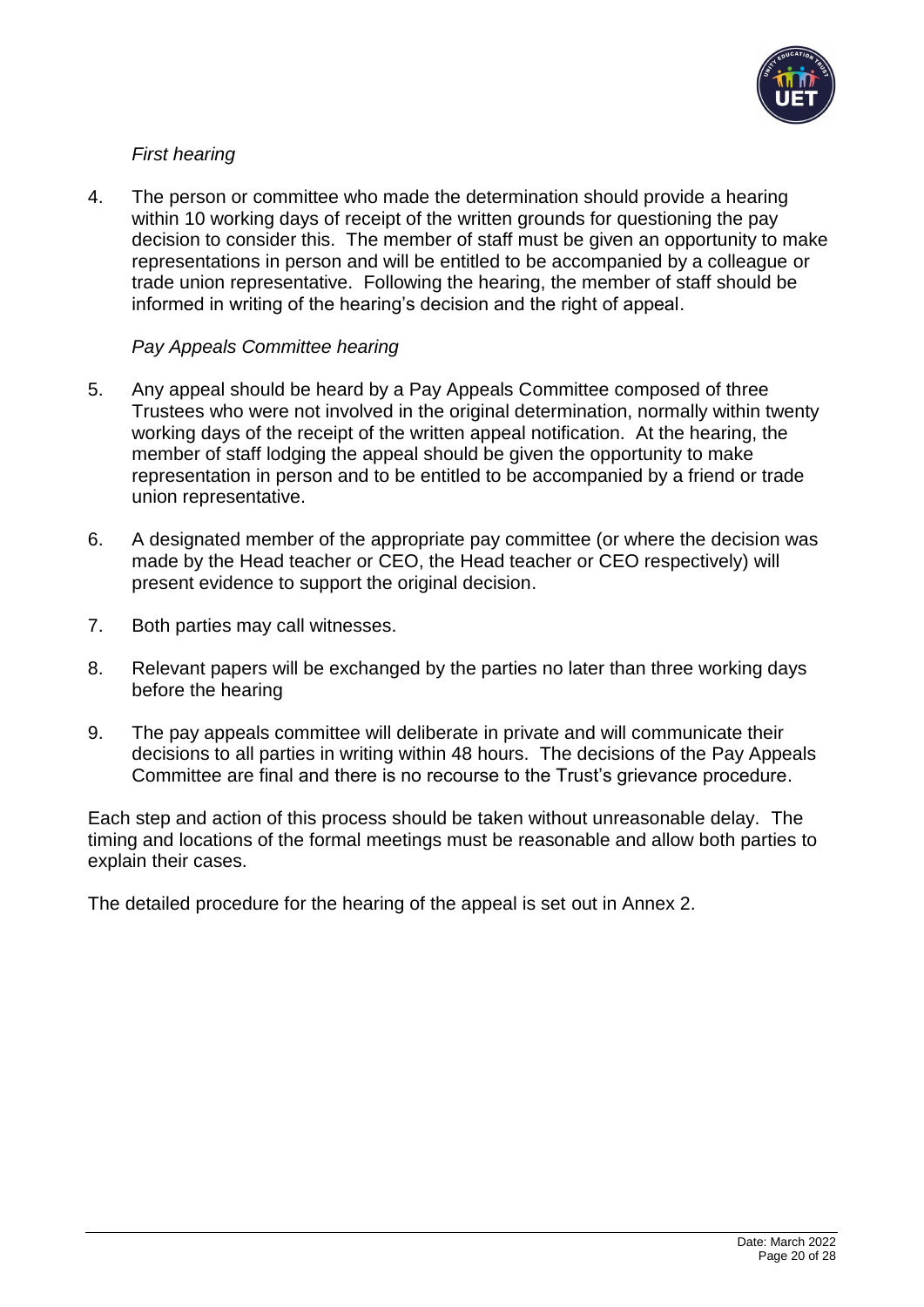

## <span id="page-20-0"></span>**Annex 2 – Pay appeal procedure**

## **Procedure at a hearing of the Pay Appeal Committee of the Trust**

The Committee should elect a Chair who should then introduce those present and explain the purpose of the hearing

The appellant, or their representative, should present evidence on the case referring to any relevant documentation

The Head teacher, CEO or designated member of the Pay Committee should be given the opportunity to ask questions of the appellant

The members of the Pay Appeals Committee and their adviser(s) should be given the opportunity to ask questions of the appellant

The Head teacher, CEO or designated member of the Pay Committee should present their case referring to any relevant documentation

The appellant, or their representative, should be given the opportunity to ask questions of the Head teacher, CEO or member of the Pay Committee

The members of the Committee and their adviser(s) should be given the opportunity to ask questions of the Head teacher, CEO or member of the Pay Committee

The appellant, or their representative, should make a closing statement

The Head teacher, CEO or designated member of the Pay Committee should make a closing statement

The Chair of the Pay Appeal Committee should call an adjournment. All parties will be required to withdraw except members of the Committee and their adviser(s) who consider the evidence, discuss the case and the Committee will reach a decision.

#### **Note**

The Chair of the Committee may vary the order of procedure in exceptional circumstances or where appropriate if the appellant is a Head teacher or the CEO. At any stage in the proceedings a request by either side for a brief adjournment may be granted at the discretion of Chair.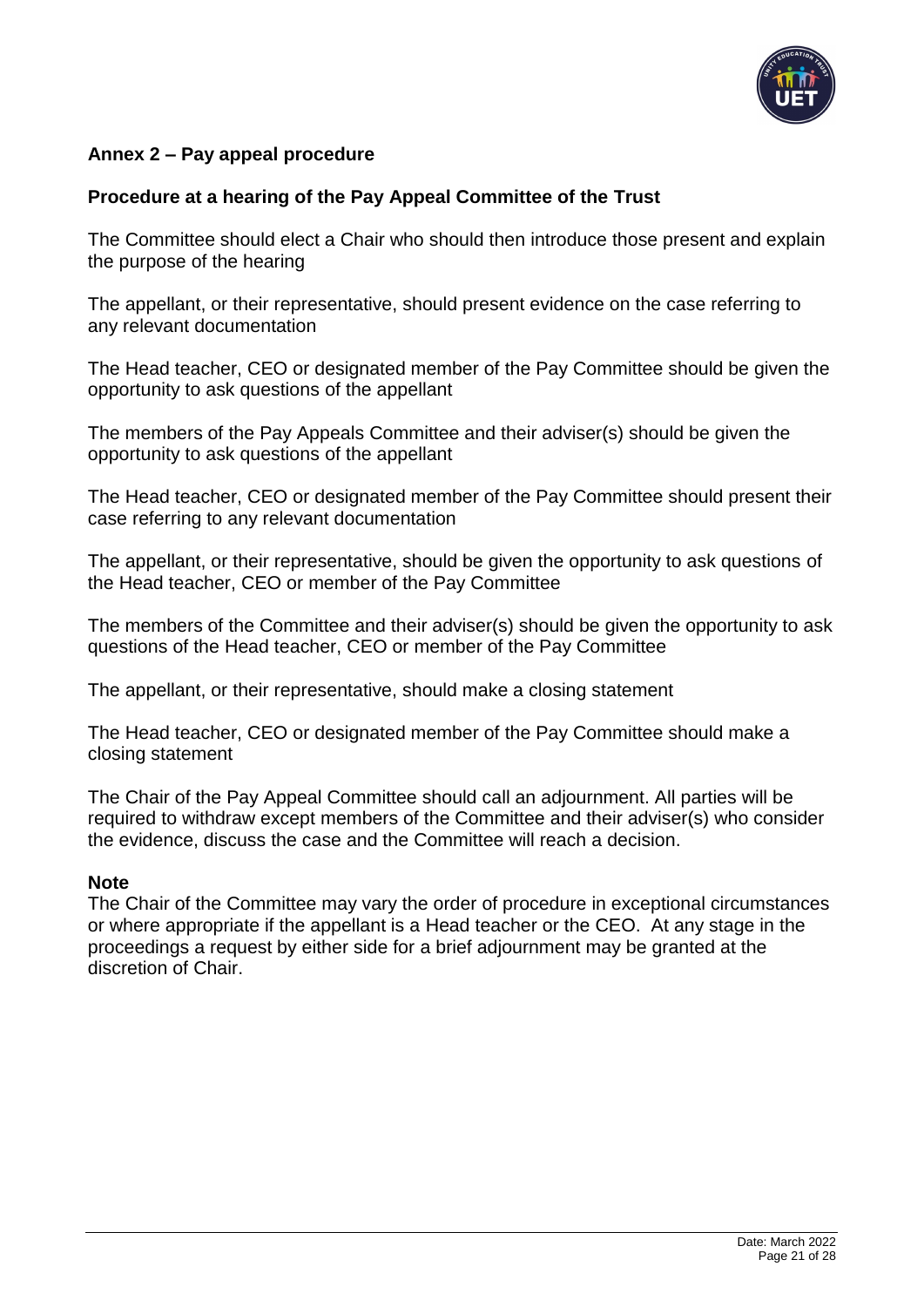## **ANNEX 3 – UET Pay Scales UET Teacher Pay Scales 2021/2022**

| Main Pay Range        |         |                 |         |                   |                  |               |
|-----------------------|---------|-----------------|---------|-------------------|------------------|---------------|
| Point                 | 2021    | <b>UET 2021</b> |         | <b>UET Annual</b> | <b>UET Daily</b> | UET<br>Hourly |
| Point 1 (Minimum)     | £25.714 | £25,971         | Point 1 | £25.971           | £133.87          | £20.60        |
| Point 2               | £27.600 | £27.876         | Point 2 | £27.876           | £143.69          | £22.11        |
| Point 3               | £29.664 | £29.961         | Point 3 | £29.961           | £154.44          | £23.76        |
| Point 4               | £31.778 | £32.096         | Point 4 | £32.096           | £165.44          | £25.45        |
| Point 5               | £34.100 | £34.441         | Point 5 | £34.441           | £177.53          | £27.31        |
| Point 6*<br>(Maximum) | £36.961 | £37,331         | Point 6 | £37.331           | £192.43          | £29.60        |
|                       |         |                 |         |                   |                  |               |

| Upper Pay Range   |         |                |                  |            |                  |               |
|-------------------|---------|----------------|------------------|------------|------------------|---------------|
| Point             | 2021    | <b>UET2021</b> |                  | UET Annual | <b>UET Daily</b> | UET<br>Hourly |
| Point 1 (Minimum) | £38.690 | £39,077        | Point 1<br>(Min) | £39.077    | £201.43          | £30.99        |
| Point 2           | £40.124 | £40.525        | Point 2          | £40.525    | £208.89          | £32.14        |
| Point 3 (Maximum) | £41.604 | £42,020        | Point 3<br>(Max) | £42.020    | £216.60          | £33.32        |

| <b>Instructor Pav</b><br>Range |         |                 |
|--------------------------------|---------|-----------------|
| Point                          | 2021    | <b>UET 2021</b> |
| Point 1 (Minimum)              | £18.419 | £18,419         |
| Point 2                        | £20.532 | £20.532         |
| Point 3                        | £22.644 | £22.644         |
| Point 4                        | £24.507 | £24.752         |
| Point 5                        | £26,622 | £26,888         |
| Point 6 (Maximum)              | £28,735 | £29,022         |

| Leading<br>Practitioner |         |                 |
|-------------------------|---------|-----------------|
| Point                   | 2021    | <b>UET 2021</b> |
| Point 1 (Minimum)       | £42,402 | £42,826         |
| Point 2                 | £43,462 | £43,897         |
| Point 3                 | £44,547 | £44,992         |
| Point 4                 | £45,657 | £46,114         |
| Point 5                 | £46,793 | £47,261         |
| Point 6                 | £47,967 | £48,447         |
| Point 7                 | £49,259 | £49,752         |
| Point 8                 | £50,397 | £50,901         |
| Point 9                 | £51,653 | £52,170         |
| Point 10                | £52,981 | £53,511         |
| Point 11                | £54,357 | £54,901         |
| Point 12                | £55,608 | £56,164         |
| Point 13                | £56,999 | £57,569         |
| Point 14                | £58,421 | £59,005         |
| Point 15                | £59,874 | £60,473         |
| Point 16                | £61,465 | £62,080         |
| Point 17                | £62,878 | £63,507         |

| <b>TLRPs</b>     |                            |
|------------------|----------------------------|
| TLR1 min         | £8,374                     |
| TLR1 max         | £14,170                    |
| TLR1             | Uplift current rates by 1% |
|                  |                            |
| TLR2 min         | £2,902                     |
| TLR2 max         | £7,087                     |
| TLR <sub>2</sub> | Uplift current rates by 1% |
|                  |                            |

Hourly

| No uplift (TLR3 is fixed |
|--------------------------|
| rate)                    |

| <b>SEN</b><br><b>Allowances</b> |                            |
|---------------------------------|----------------------------|
| SEN min                         | £2.293                     |
| SEN max                         | £4.524                     |
| <b>SEN</b>                      | Uplift current rates by 1% |

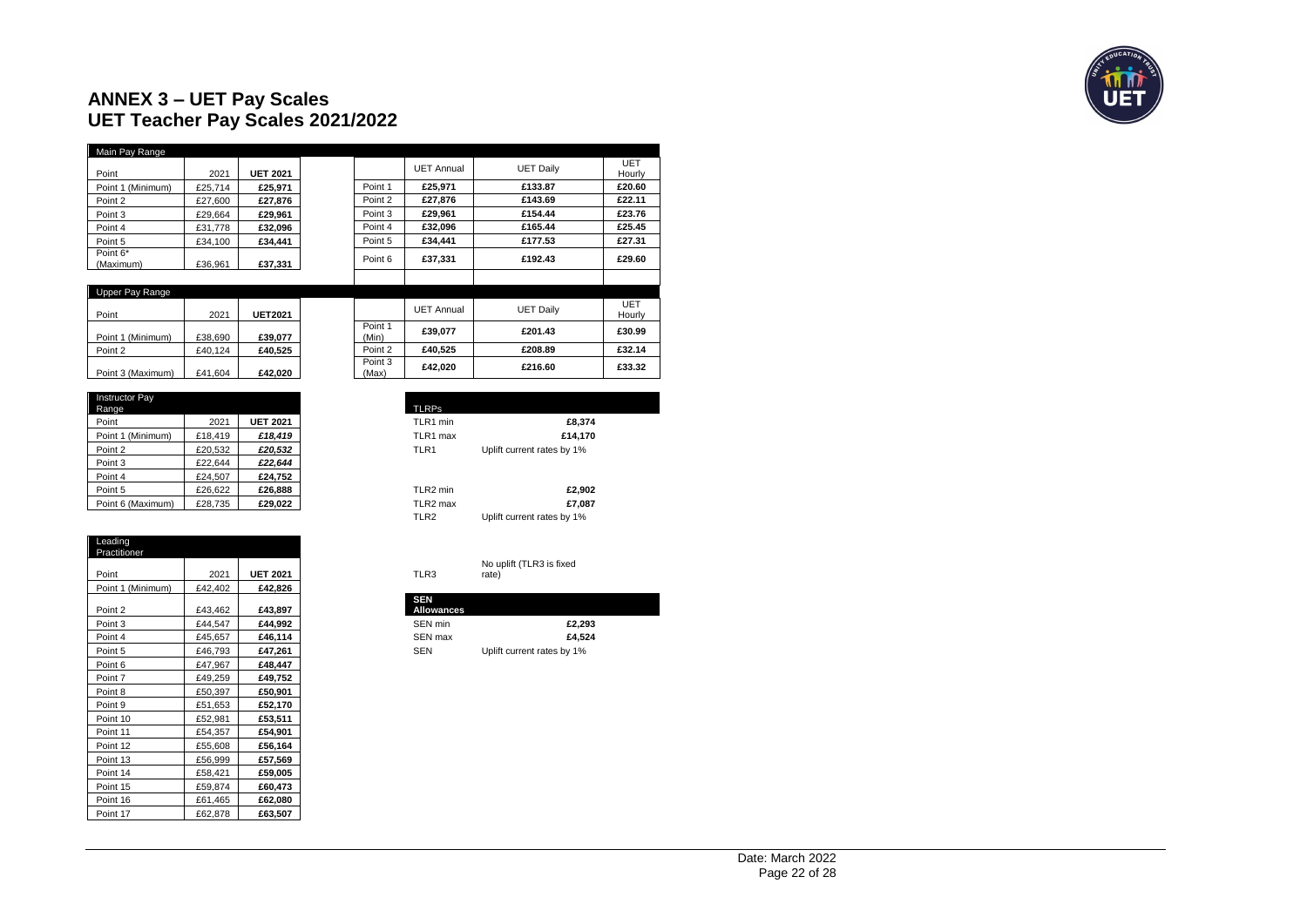

| Point 18         |                    |                    |          |         |          |                    |                     |         |                    |                    |                    |                    |                    |                    |           |                    |
|------------------|--------------------|--------------------|----------|---------|----------|--------------------|---------------------|---------|--------------------|--------------------|--------------------|--------------------|--------------------|--------------------|-----------|--------------------|
| (Maximum)<br>Pnt | £64,461<br>Group 1 | £65,106<br>UET     | Group 2  | UET     | Group 3  |                    | Group 4             | UET     | Group 5            | UET                | Group 6            | UET                | Group 7            | UET                | Group 8   | UET                |
| $\overline{1}$   | £42,195            | Group 1            |          | Group 2 |          | <b>UET Group 3</b> |                     | Group 4 |                    | Group 5            |                    | Group 6            |                    | Group 7            |           | Group 8            |
| $\overline{2}$   | £43,251            | £42,617            |          |         |          |                    |                     |         |                    |                    |                    |                    |                    |                    |           |                    |
| $\mathbf{3}$     | £44,331            | £43,684<br>£44,774 |          |         |          |                    |                     |         |                    |                    |                    |                    |                    |                    |           |                    |
| 4                | £45,434            | £45,888            |          |         |          |                    |                     |         |                    |                    |                    |                    |                    |                    |           |                    |
| 5                | £46,566            | £47,032            |          |         |          |                    |                     |         |                    |                    |                    |                    |                    |                    |           |                    |
| 6                | £47,735            | £48,212            |          |         |          |                    |                     |         |                    |                    |                    |                    |                    |                    |           |                    |
| $\overline{7}$   | £49,019            | £49,509            |          |         |          |                    |                     |         |                    |                    |                    |                    |                    |                    |           |                    |
| 8                | £50,151            | £50,653            | £50.151  | £50.653 |          |                    |                     |         |                    |                    |                    |                    |                    |                    |           |                    |
| 9                | £51,402            | £51,916            | £51,402  | £51,916 |          |                    |                     |         |                    |                    |                    |                    |                    |                    |           |                    |
| 10               | £52,723            | £53,250            | £52,723  | £53,250 |          |                    |                     |         |                    |                    |                    |                    |                    |                    |           |                    |
| 11               | £54,091            | £54,632            | £54,091  | £54,632 | £54,091  | £54,632            |                     |         |                    |                    |                    |                    |                    |                    |           |                    |
| 12               | £55,338            | £55,891            | £55,338  | £55,891 | £55,338  | £55,891            |                     |         |                    |                    |                    |                    |                    |                    |           |                    |
| 13               | £56,721            | £57,288            | £56,721  | £57,288 | £56,721  | £57,288            |                     |         |                    |                    |                    |                    |                    |                    |           |                    |
| 14               | £58,135            | £58,716            | £58,135  | £58,716 | £58,135  | £58,716            | £58,135             | £58,716 |                    |                    |                    |                    |                    |                    |           |                    |
| 15               | £59,581            | £60,177            | £59,581  | £60,177 | £59,581  | £60,177            | £59,581             | £60,177 |                    |                    |                    |                    |                    |                    |           |                    |
| 16               | £61,166            | £61,778            | £61,166  | £61,778 | £61,166  | £61,778            | £61,166             | £61,778 |                    |                    |                    |                    |                    |                    |           |                    |
| 17               | £62,570            | £63.196            | £62,570  | £63.196 | £62,570  | £63,196            | £62,570             | £63,196 |                    |                    |                    |                    |                    |                    |           |                    |
| 18               | £63,508*           | £64,143            | £64,143  | £64,784 | £64,143  | £64,784            | £64,143             | £64,784 | £64,143            | £64,784            |                    |                    |                    |                    |           |                    |
| 19               |                    |                    | £65,735  | £66,392 | £65,735  | £66,392            | £65,735             | £66,392 | £65,735            | £66,392            |                    |                    |                    |                    |           |                    |
| 20               |                    |                    | £67,364  | £68,038 | £67,364  | £68,038            | £67,364             | £68,038 | £67,364            | £68,038            |                    |                    |                    |                    |           |                    |
| 21               |                    |                    | £68,347* | £69,030 | £69,031  | £69,721            | £69,031             | £69,721 | £69,031            | £69,721            | £69,031            | £69,721            |                    |                    |           |                    |
| 22               |                    |                    |          |         | £70,745  | £71,452            | £70,745             | £71,452 | £70,745            | £71,452            | £70,745            | £71,452            |                    |                    |           |                    |
| 23               |                    |                    |          |         | £72,497  | £73,222            | £72,497             | £73,222 | £72,497            | £73,222            | £72,497            | £73,222            |                    |                    |           |                    |
| 24               |                    |                    |          |         | £73,559* | £74,295            | £74,295             | £75,038 | £74,295            | £75,038            | £74,295            | £75,038            | £74,295            | £75,038            |           |                    |
| 25               |                    |                    |          |         |          |                    | £76,141             | £76,902 | £76,141            | £76,902            | £76,141            | £76,902            | £76,141            | £76,902            |           |                    |
| 26<br>27         |                    |                    |          |         |          |                    | £78,025<br>£79,167* | £78,805 | £78,025            | £78,805            | £78,025            | £78,805            | £78,025            | £78,805            |           |                    |
| 28               |                    |                    |          |         |          |                    |                     | £79,959 | £79,958<br>£81,942 | £80,758            | £79,958<br>£81,942 | £80,758            | £79,958<br>£81,942 | £80,758            | £81,942   |                    |
| 29               |                    |                    |          |         |          |                    |                     |         | £83,971            | £82,761<br>£84,811 | £83,971            | £82,761<br>£84,811 | £83,971            | £82,761<br>£84,811 | £83,971   | £82,761<br>£84,811 |
| 30               |                    |                    |          |         |          |                    |                     |         | £86,061            | £86,922            | £86,061            | £86,922            | £86,061            | £86,922            | £86,061   | £86,922            |
| 31               |                    |                    |          |         |          |                    |                     |         | £87,313*           | £88,186            | £88,187            | £89,069            | £88,187            | £89,069            | £88,187   | £89,069            |
| 32               |                    |                    |          |         |          |                    |                     |         |                    |                    | £90,379            | £91,283            | £90,379            | £91,283            | £90,379   | £91,283            |
| 33               |                    |                    |          |         |          |                    |                     |         |                    |                    | £92,624            | £93,550            | £92,624            | £93,550            | £92,624   | £93,550            |
| 34               |                    |                    |          |         |          |                    |                     |         |                    |                    | £94,914            | £95,863            | £94,914            | £95,863            | £94,914   | £95,863            |
| 35               |                    |                    |          |         |          |                    |                     |         |                    |                    | £96,310*           | £97,273            | £97,273            | £98,246            | £97,273   | £98,246            |
| 36               |                    |                    |          |         |          |                    |                     |         |                    |                    |                    |                    | £99,681            | £100,678           | £99,681   | £100,678           |
| 37               |                    |                    |          |         |          |                    |                     |         |                    |                    |                    |                    | £102,159           | £103,181           | £102,159  | £103,181           |
| 38               |                    |                    |          |         |          |                    |                     |         |                    |                    |                    |                    | £104,687           | £105,734           | £104,687  | £105,734           |
| 39               |                    |                    |          |         |          |                    |                     |         |                    |                    |                    |                    | £106,176*          | £107,238           | £107,239  | £108,311           |
| 40               |                    |                    |          |         |          |                    |                     |         |                    |                    |                    |                    |                    |                    | £109,914  | £111,013           |
| 41               |                    |                    |          |         |          |                    |                     |         |                    |                    |                    |                    |                    |                    | £112,660  | £113,787           |
| 42               |                    |                    |          |         |          |                    |                     |         |                    |                    |                    |                    |                    |                    | £115,483  | £116,638           |
| 43               |                    |                    |          |         |          |                    |                     |         |                    |                    |                    |                    |                    |                    | £117,197* | £118,369           |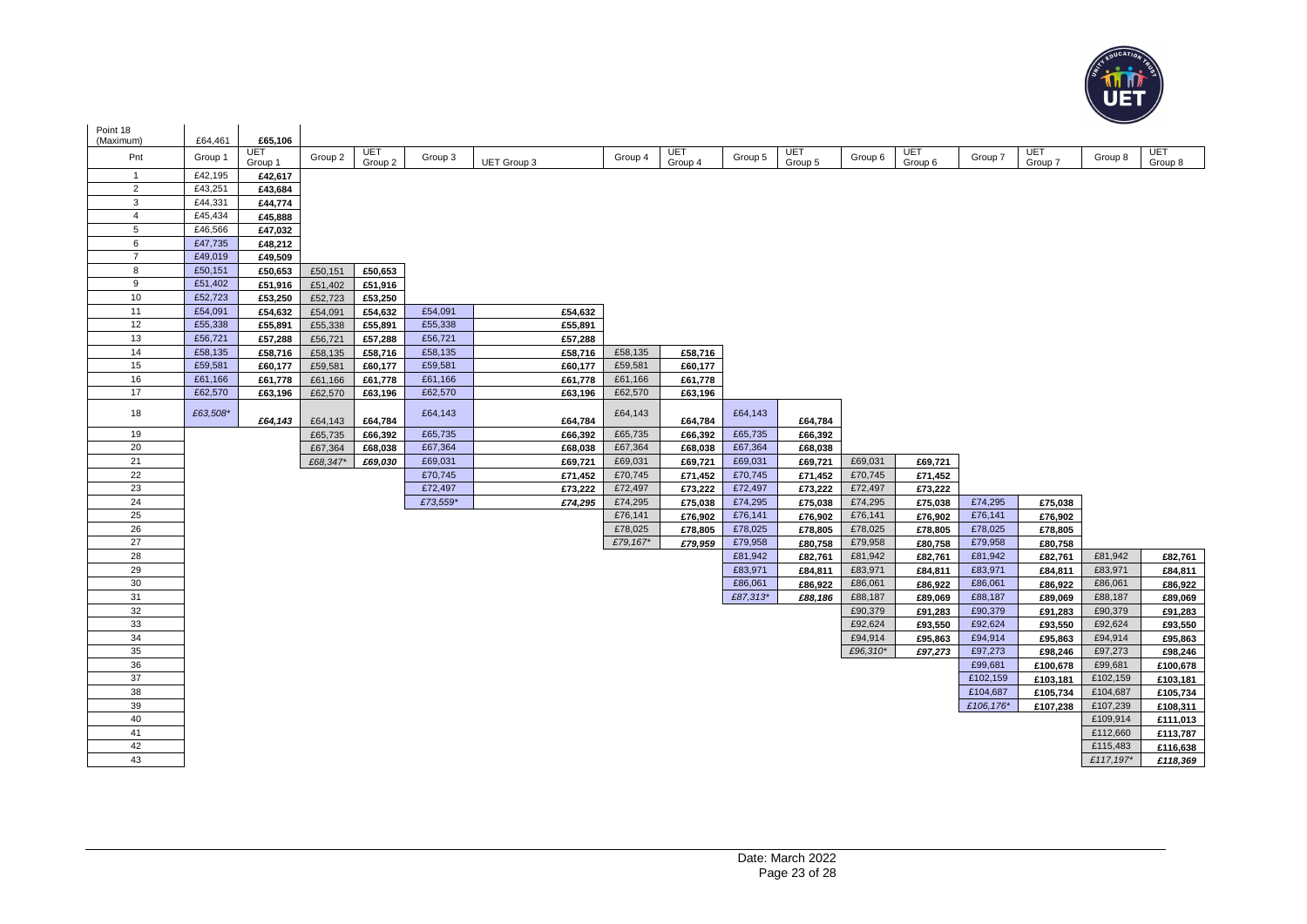

## **Salary Scales current from 01 April 2021 G206a Scales A to I J to O**

| <b>Scale</b>   | <b>Salary Point</b> |               | <b>Scale</b>   | <b>Salary Point</b> |         |
|----------------|---------------------|---------------|----------------|---------------------|---------|
| <b>Scale A</b> | 1                   | £18,333       |                | 29                  | £33,486 |
| <b>Scale B</b> | $\overline{2}$      | £18,516       | Scale J        | 30                  | £34,373 |
| <b>Scale C</b> | 3                   | £18,887       |                | 31                  | £35,336 |
|                | 4                   | £19,264       |                | 32                  | £37,323 |
|                | 5                   | £19,650       |                | 33                  | £38,346 |
| <b>Scale D</b> | 6                   | £20,043       | <b>Scale K</b> | 34                  | £39,399 |
|                | $\overline{7}$      | £20,444       |                |                     | £40,485 |
|                | 8                   | £20,852       |                | 36                  | £41,592 |
| <b>Scale E</b> | 9                   | £21,269       |                | 37                  | £43,470 |
|                | 10                  | £21,695       |                | 38                  | £44,430 |
|                | 11                  | £22,129       | <b>Scale L</b> | 39                  | £45,420 |
|                | 12                  | £22,571       |                | 40                  | £46,443 |
| Scale F*       | 13                  | £23,023       |                | 41                  | £47,454 |
|                | 14                  | £23,484       |                | 42                  | £49,866 |
|                | 15                  | £23,953       |                | 43                  | £51,123 |
|                | 17                  | £24,920       | <b>Scale M</b> | 44                  | £52,395 |
|                | 18                  | £25,419       |                | 45                  | £53,712 |
|                | 19                  | £25,927       |                | 46                  | £55,059 |
| <b>Scale G</b> | 20                  | £26,446       |                | 47                  | £58,263 |
|                | 21                  | £26,975       |                | 48                  | £59,937 |
|                | 22                  | £27,514       | <b>Scale N</b> | 49                  | £61,659 |
|                | 23                  | £28,226       |                | 50                  | £63,429 |
| <b>Scale H</b> | 24                  | £29,174       |                | 51                  | £65,235 |
|                | 25                  | £30,095       |                | 52                  | £68,814 |
|                | 26                  | £30,984       |                | 53                  | £70,767 |
| Scale I        | 27                  | £31,895       | <b>Scale O</b> | 54                  | £72,786 |
|                | 28                  | £32,798       |                | 55                  | £74,859 |
|                |                     | <b>Scales</b> |                | 56                  | £76,992 |

\*Salary point 16 not used by Norfolk County Council.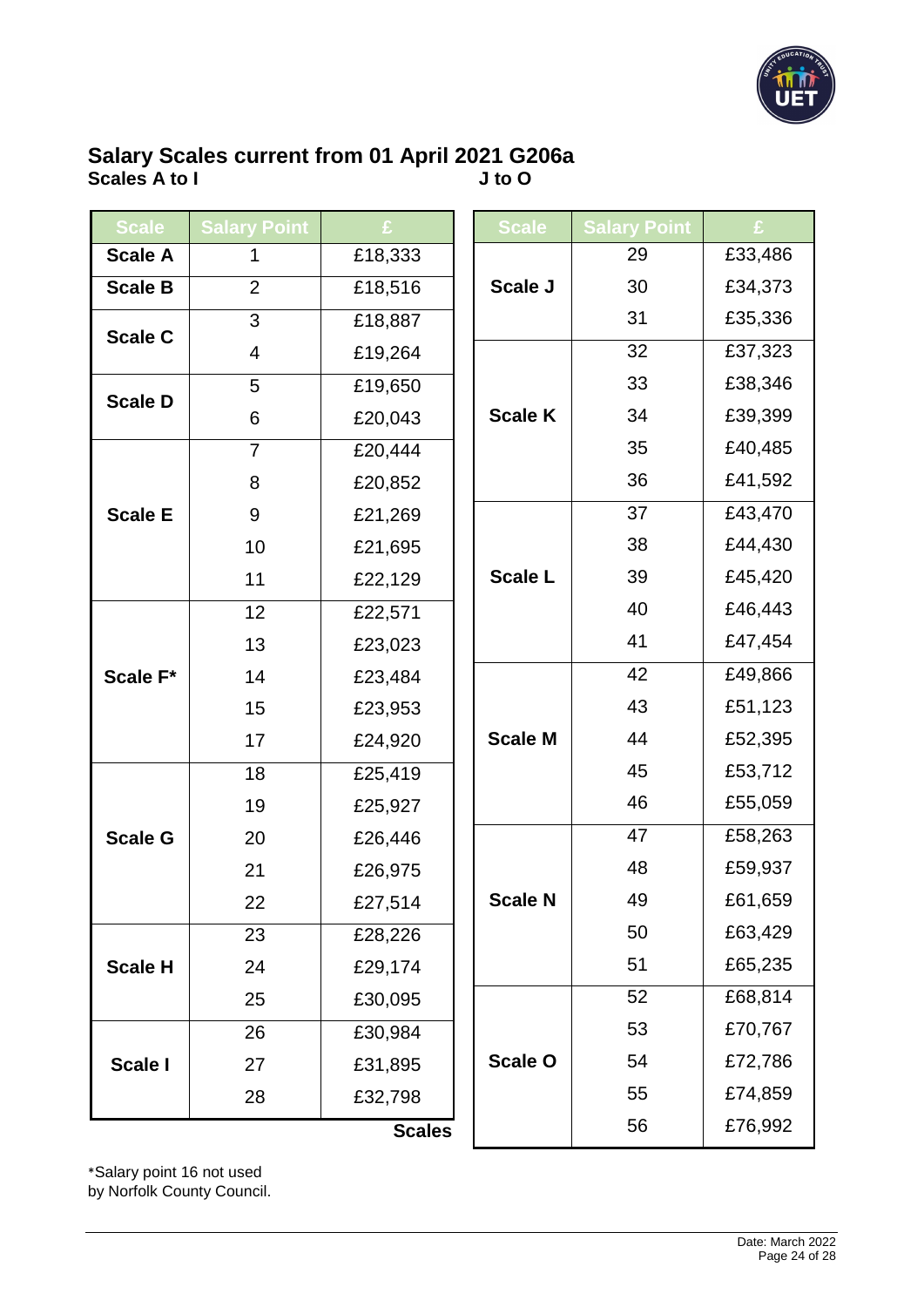

| <b>Scale</b>   | <b>Salary Point</b> |          |  |  |
|----------------|---------------------|----------|--|--|
|                | 57                  | £87,420  |  |  |
|                | 58                  | £90,042  |  |  |
| <b>Scale P</b> | 59                  | £92,742  |  |  |
|                | 60                  | £95,523  |  |  |
|                | 61                  | £98,391  |  |  |
|                | 62                  | £101,343 |  |  |
|                | 63                  | £101,343 |  |  |
|                | 64                  | £104,382 |  |  |
| <b>Scale Q</b> | 65                  | £107,514 |  |  |
|                | 66                  | £110,733 |  |  |
|                | 67                  | £111,825 |  |  |
|                | 68                  | £115,173 |  |  |
|                | 69                  | £115,173 |  |  |
|                | 70                  | £118,635 |  |  |
| <b>Scale R</b> | 71                  | £122,187 |  |  |
|                | 72                  | £125,853 |  |  |
|                | 73                  | £129,633 |  |  |
|                | 74                  | £133,521 |  |  |
|                | 75                  | £133,521 |  |  |
|                | 76                  | £137,523 |  |  |
| <b>Scale S</b> | 77                  | £141,651 |  |  |
|                | 78                  | £145,902 |  |  |
|                | 79                  | £150,273 |  |  |
|                | 80                  | £154,785 |  |  |

# **Scales P to S - Senior Management and Chief Officer Grades**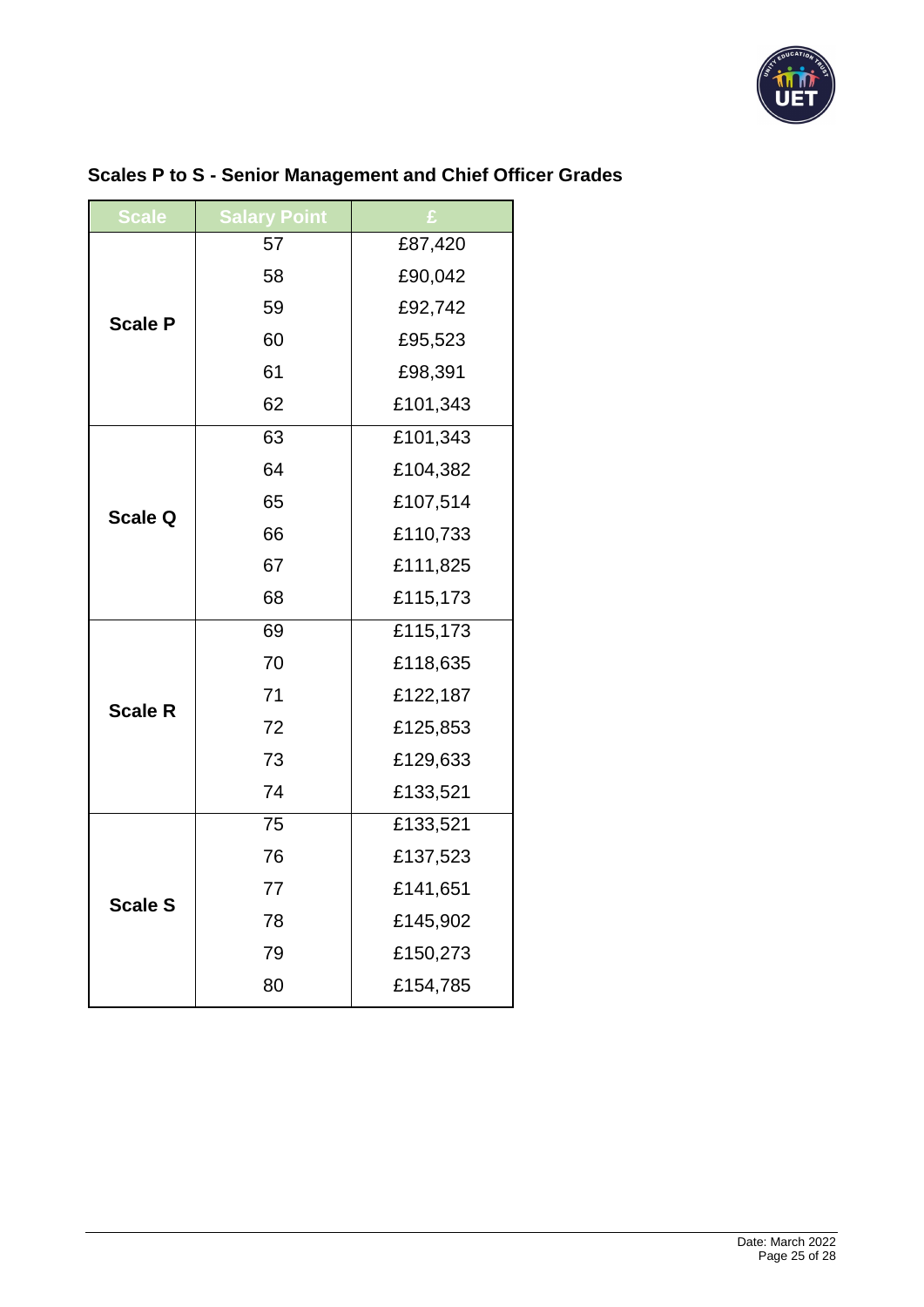

# **Hourly rates current from 01 April 2021 - Scale A to I**

| <b>Scale</b>   | <b>Salary Point</b> | <b>Annual</b> | <b>Hourly</b> |
|----------------|---------------------|---------------|---------------|
| <b>Scale A</b> | 1                   | £18,333       | £9.5023       |
| <b>Scale B</b> | $\overline{2}$      | £18,516       | £9.5976       |
| <b>Scale C</b> | 3                   | £18,887       | £9.7895       |
|                | 4                   | £19,264       | £9.9852       |
| <b>Scale D</b> | 5                   | £19,650       | £10.1851      |
|                | 6                   | £20,043       | £10.3887      |
| <b>Scale E</b> | $\overline{7}$      | £20,444       | £10.5965      |
|                | 8                   | £20,852       | £10.8079      |
|                | 9                   | £21,269       | £11.0242      |
|                | 10                  | £21,695       | £11.2452      |
|                | 11                  | £22,129       | £11.4698      |
| Scale F*       | 12                  | £22,571       | £11.6992      |
|                | 13                  | £23,023       | £11.9334      |
|                | 14                  | £23,484       | £12.1723      |
|                | 15                  | £23,953       | £12.4154      |
|                | 17                  | £24,920       | £12.9165      |
| <b>Scale G</b> | 18                  | £25,419       | £13.1754      |
|                | 19                  | £25,927       | £13.4386      |
|                | 20                  | £26,446       | £13.7076      |
|                | 21                  | £26,975       | £13.9818      |
|                | 22                  | £27,514       | £14.2613      |
| <b>Scale H</b> | 23                  | £28,226       | £14.6305      |
|                | 24                  | £29,174       | £15.1215      |
|                | 25                  | £30,095       | £15.5988      |
| Scale I        | 26                  | £30,984       | £16.0598      |
|                | 27                  | £31,895       | £16.5318      |
|                | 28                  | £32,798       | £17.0001      |

\*Salary point 16 not used by Norfolk County Council.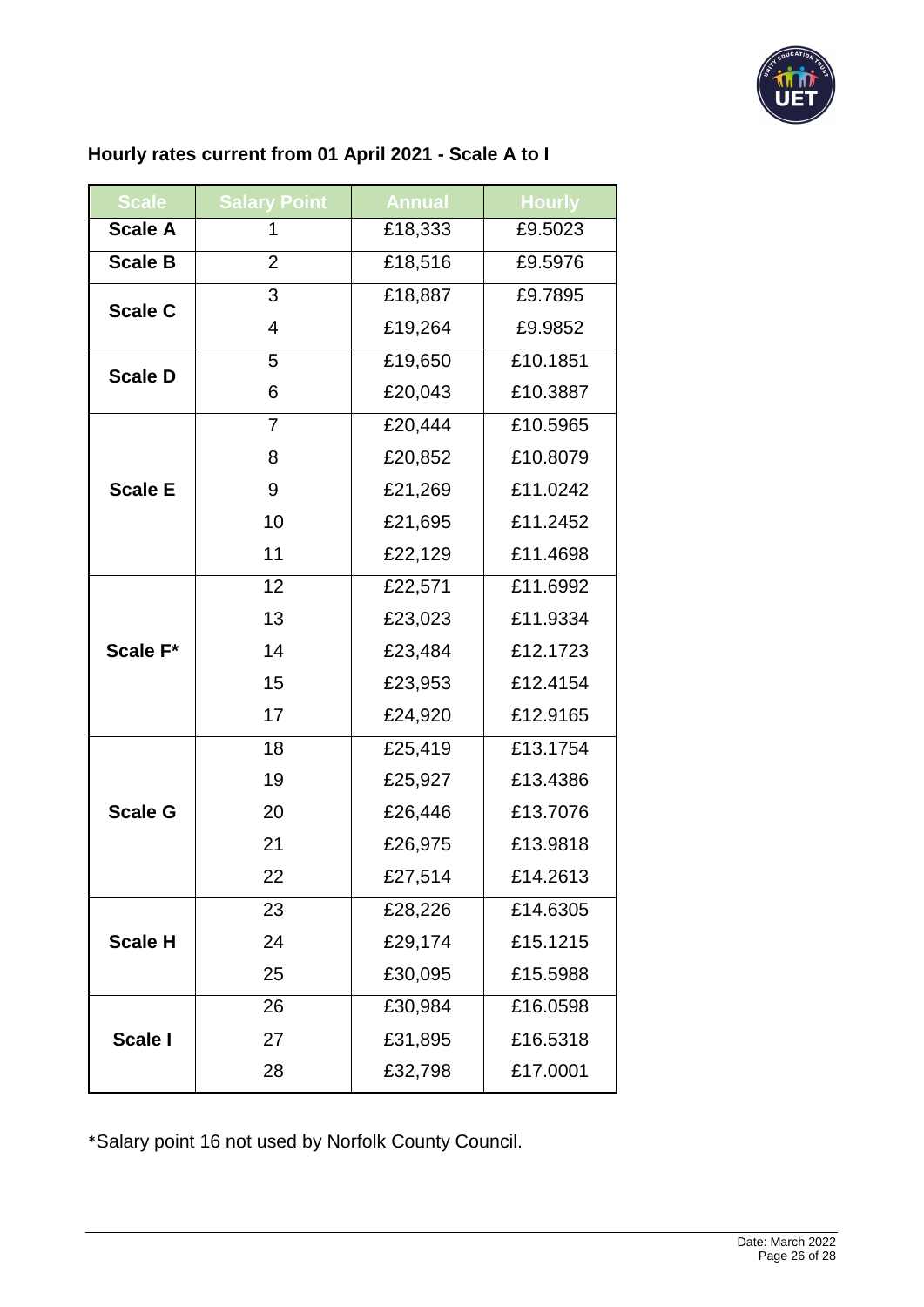

## **Scale J to O**

| <b>Scale</b>   | <b>Salary Point</b> | <b>Annual</b> | <b>Hourly</b> |
|----------------|---------------------|---------------|---------------|
| Scale J        | 29                  | £33,486       | £17.3566      |
|                | 30                  | £34,373       | £17.8165      |
|                | 31                  | £35,336       | £18.3154      |
| <b>Scale K</b> | 32                  | £37,323       | £19.3455      |
|                | 33                  | £38,346       | £19.8757      |
|                | 34                  | £39,399       | £20.4215      |
|                | 35                  | £40,485       | £20.9844      |
|                | 36                  | £41,592       | £21.5582      |
| <b>Scale L</b> | 37                  | £43,470       | £22.5316      |
|                | 38                  | £44,430       | £23.0292      |
|                | 39                  | £45,420       | £23.5424      |
|                | 40                  | £46,443       | £24.0726      |
|                | 41                  | £47,454       | £24.5966      |
| <b>Scale M</b> | 42                  | £49,866       | £25.8469      |
|                | 43                  | £51,123       | £26.4984      |
|                | 44                  | £52,395       | £27.1577      |
|                | 45                  | £53,712       | £27.8403      |
|                | 46                  | £55,059       | £28.5385      |
| Scale N        | 47                  | £58,263       | £30.1992      |
|                | 48                  | £59,937       | £31.0669      |
|                | 49                  | £61,659       | £31.9595      |
|                | 50                  | £63,429       | £32.8769      |
|                | 51                  | £65,235       | £33.8130      |
| <b>Scale O</b> | 52                  | £68,814       | £35.6681      |
|                | 53                  | £70,767       | £36.6804      |
|                | 54                  | £72,786       | £37.7269      |
|                | 55                  | £74,859       | £38.8014      |
|                | 56                  | £76,992       | £39.9070      |